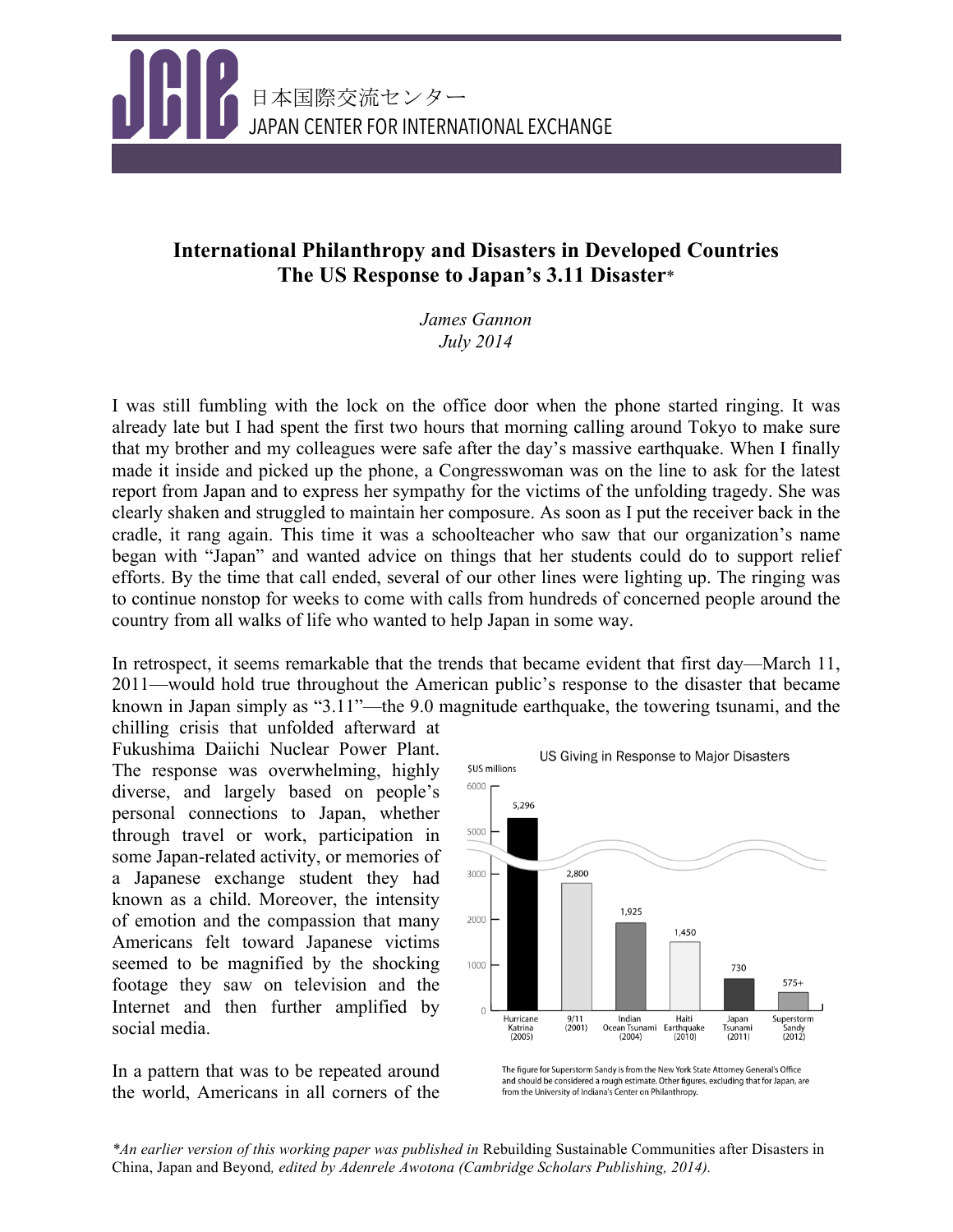country mobilized to demonstrate their solidarity with Japan and raise funds for the disaster response. In the end, they donated nearly three-quarters of a billion dollars for a broad range of rescue, relief, and recovery efforts—the greatest outpouring of charitable donations ever for an overseas disaster in another rich country.<sup>1</sup> Remarkably, this ranked as the fifth most generous incidence of private giving in US history for any disaster, trailing only the responses to Hurricane Katrina, the 9/11 attacks, the 2004 Indian Ocean tsunami, and the 2010 Haiti earthquake. The story of how this extraordinary response played out reveals a great deal about the trends that have been reshaping disaster philanthropy in recent years and yields vital lessons for future responses to megadisasters, especially in other developed countries.

#### **The Growing Roles of NGOs and International Disaster Philanthropy**

The story of the response to the Great East Japan Earthquake is a profoundly human one, and one that encompasses the experiences of millions of people. The mayor who spent a snowy night stranded on the roof of city hall watching his city be swept away, then felt compelled to work around the clock for weeks to direct rescue operations without taking time to grieve with his two sons or to search for his wife who went missing in the waves. The young woman who accepted her colleague's offer to cut in front of him on the stairs while fleeing the rising waters and now struggles with guilt after being the last person to make it out alive. The volunteer who gave up a comfortable job in Tokyo to find new meaning in life running a nonprofit aid center in the disaster zone. The California couple who were so moved by the suffering that they decided to refuse wedding gifts and, instead, urged their guests to make donations in their honor to a relief fund.

But it is also part of a larger story about the globalization of disasters and the growing role of nongovernmental actors in disaster responses. The massive outpouring of US giving for Japan is important not just as a reflection of the goodwill that one country's people harbored toward another's, but also because it signifies how the nongovernmental sector's response increasingly has the capacity to alter the course of a disaster recovery half a world away. While the public perception is that national governments and UN agencies lead the international response to megadisasters, the role of nongovernmental organizations (NGOs) and private donations has been expanding for some time. This trend was already apparent in the international response to the 2004 Indian Ocean tsunami, when nearly 40 percent of the \$14 billion in pledged overseas aid came from private donations (Flint and Goyder 2006, 15). Similarly, data from the UN Office for Coordination of Humanitarian Affairs indicates that nearly 40 percent of all overseas pledges after the Haiti earthquake—and 50 percent of commitments disbursed to date—were from private donors, although this likely undercounts total private giving for the disaster (UN OCHA, "Haiti Earthquakes"  $2013$ ).<sup>2</sup> But the role of private giving became even more pronounced in the overseas response to 3.11, as private sector donations have quietly outpaced official government aid for Japan.<sup>3</sup>

Of course, any retelling of the American response to 3.11 must start with the rapid military response, one that was brilliantly named Operation Tomodachi, incorporating the Japanese term for "friend." US forces stationed in Japan began mobilizing within hours; 24 naval vessels, including an aircraft carrier, were positioned off the Tohoku coast while US spy planes flew data-gathering missions over the nuclear plant; and 24,000 American service members became involved in the relief efforts, many of them working alongside Japanese Self Defense Force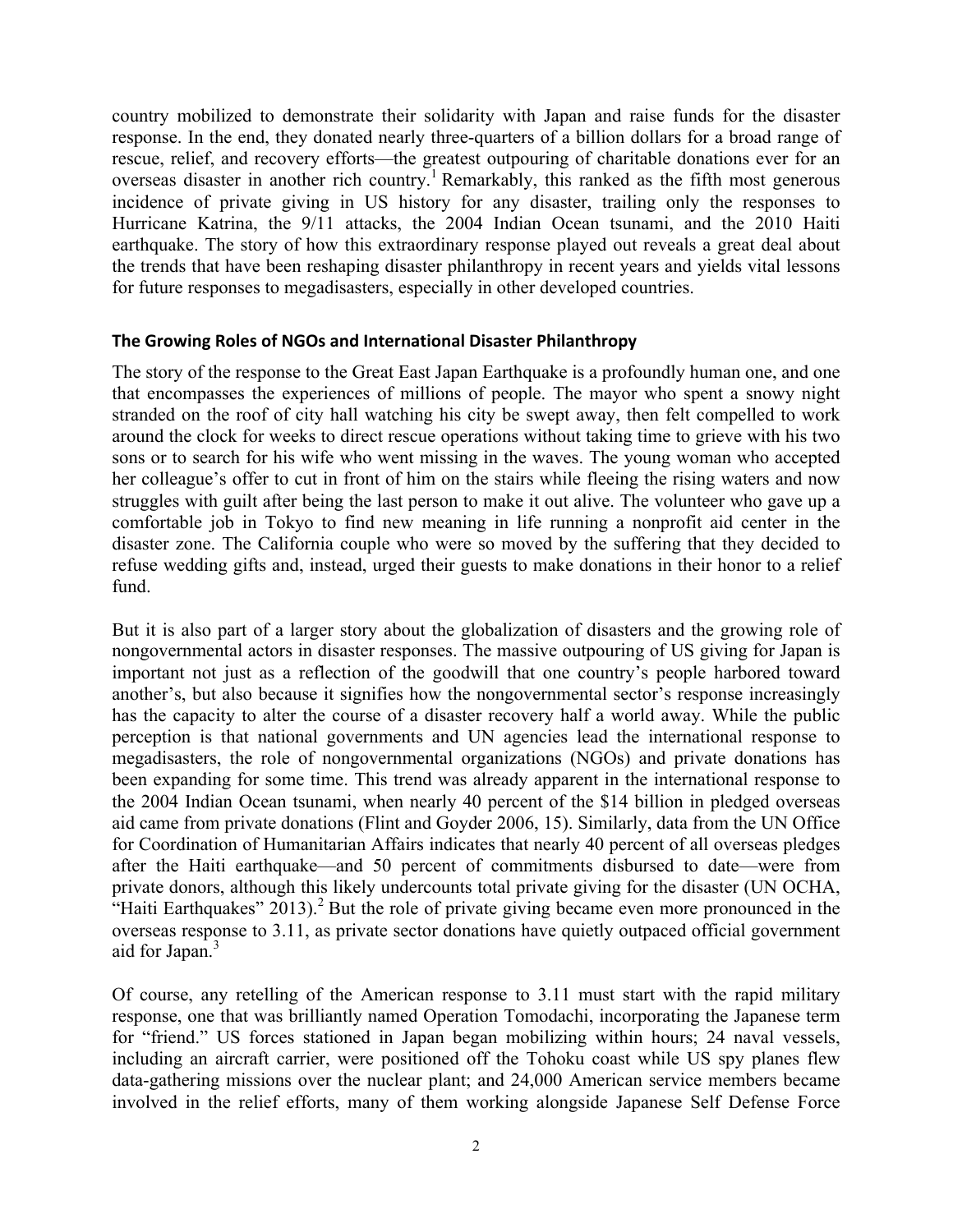troops in the disaster zone, clearing rubble, transporting emergency supplies, and aiding survivors (Feickert and Chanlett-Avery 2011, 1). Stateside in Washington DC, a broad range of government agencies sprang into action to coordinate government agencies' provision of aid, support US residents in Japan, and undertake the increasingly critical task of advising the Japanese government—and pressuring it to move more decisively—in its halting response to the nuclear crisis.

Still, the nongovernmental response from the United States was equally impressive and, in some ways, even more astounding. The \$730 million<sup>4</sup> in US private donations dwarfed the \$95 million that the US government is estimated to have spent in helping Japan, although it bears noting that the specialized capabilities that the US military and other government agencies brought to the response cannot be quantified solely in financial terms(JCIE 2014; Feickert and Chanlett-Avery 2011, 1). The prominence of nongovernmental actors on the donor side was matched by the expanded role that Japanese NGOs played in the response, filling the gaps in the national and local governments' provision of services essential for relief and recovery to an extent that is unprecedented in Japanese history. This helped to make 3.11 one of, if not the, first major disasters in modern history when the nongovernmental sector played as crucial of a role in the international response as governments and international organizations.

### **The US Nongovernmental Response**

In the initial days after 3.11, a diverse range of American groups began weighing how they could help without placing a greater burden than necessary on local authorities and frontline responders. The fact that the disaster had struck such a rich country with considerable resources and extensive experience dealing with large-scale disasters made it even more challenging to identify precisely what they should be doing. While a few of the NGOs that normally respond to disasters scrambled to put staff on the Friday morning flights to Japan—even with little idea of how to proceed once they landed in Japan—most of the major humanitarian assistance organizations took a more restrained posture of monitoring the situation and consulting with Japanese authorities about what gaps they could fill. A handful even debated whether it was appropriate to raise funds for the response, and Doctors Without Borders and a few other groups initially declared that they would not accept donations specifically earmarked for Japan until they had a clearer picture of how much need there would be for their assistance. However, for many groups, especially the major humanitarian assistance organizations accustomed to raising large amounts of funds in the immediate aftermath of disasters, the default stance was to start a relief fund. Within the week, hundreds of major organizations were launching fundraising drives, even though many had not decided whether to use them to support their own relief activities or to regrant the contributions to Japanese groups.

In those chaotic first days, it became apparent that there were at least three distinct sets of organizations active at the national level in the United States, and while there was some overlap, by and large, the groups that fell into one set had little awareness of what others in different circles were doing. One set consisted of the professional humanitarian assistance and disaster relief organizations that are accustomed to mobilizing rapidly to dispatch assessment teams and deliver aid for crises around the world. These included, for example, the American Red Cross, World Vision, and Mercy Corps. A second, smaller set involved international philanthropic intermediaries, organizations that specialize in collecting donations and then regranting them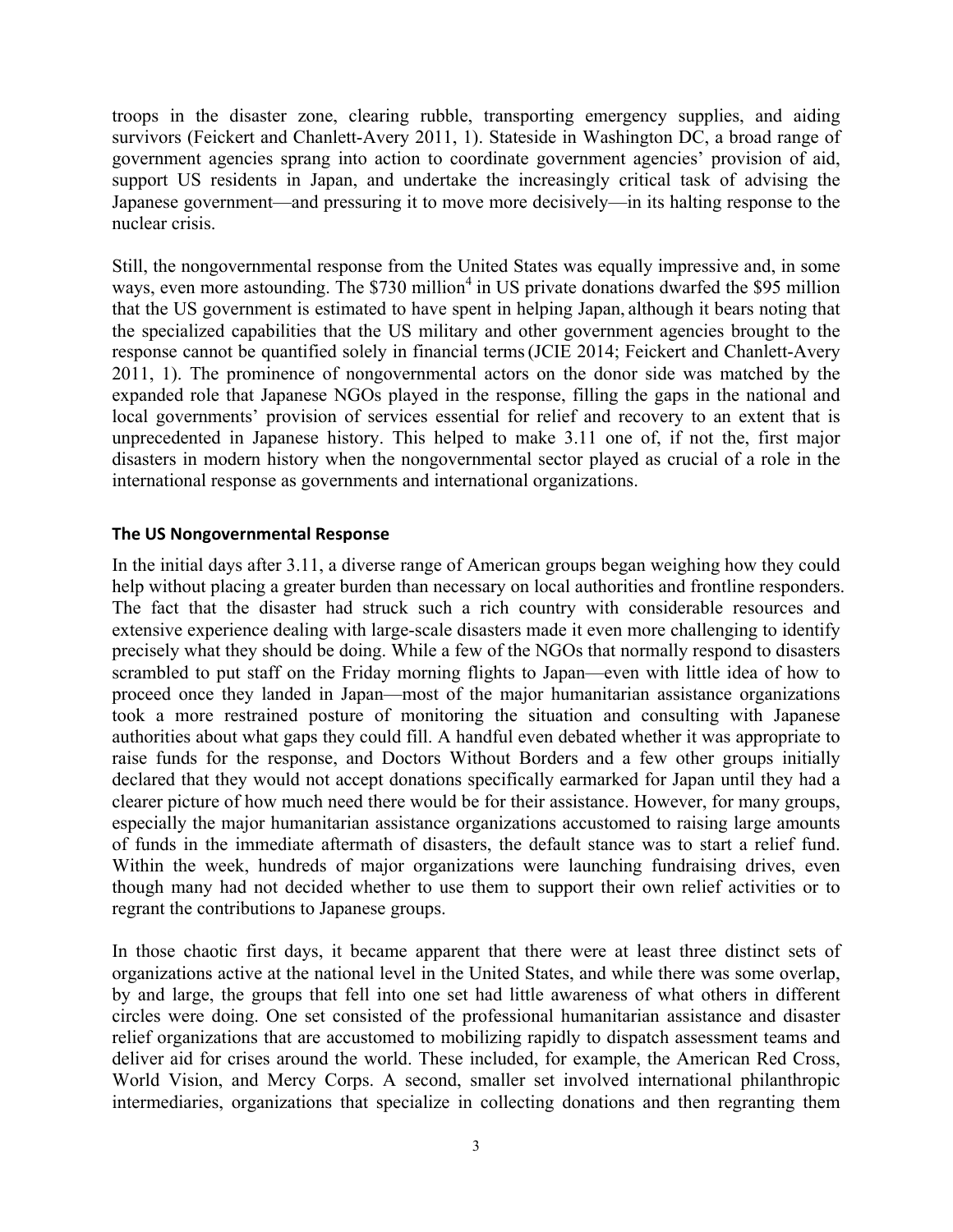overseas. This encompassed more traditional groups like the United Way, as well as some new, techsavvy organizations such as Global Giving that have sprung up to facilitate online giving. The third set, meanwhile, consisted of Japanrelated organizations in the United States, ranging from the national network of roughly 40 Japan-America Societies to policyoriented institutes and charitable foundations that support US-Japan exchange.

Figure 2. Types of groups with large-scale 'Japan funds'



Each of these groupings had their own particular strengths and short-comings. The professional human-itarian assistance organizations had a deep understanding of what was required to respond at the different stages of disasters. They had a playbook for what to do on Day 1, Day 3, and Day 10; knew how to anticipate the transitions from rescue to relief and from relief to recovery; and had a good feel for how needs were likely to change at each stage. They also had mechanisms in place that allowed them to launch major fundraising appeals on a moment's notice—website templates, lists of major donors, and what can be called brand name recognition among the general public.

However, most of these groups also had limited knowledge of Japan and few connections to the Japanese government officials and humanitarian aid groups that were taking the lead in the response. Things proved particularly challenging because these organizations were accustomed to operating in developing countries, where donor coordination mechanisms utilized to share information among groups distributing development aid could quickly be repurposed to facilitate NGO coordination on the disaster response. In Japan, though, there was no natural contact point for overseas organizations that needed both connections to other organizations and a crash course on how to operate in its unique societal milieu, as well as no obvious convener that could facilitate coordination with the dozens of other Japanese and overseas groups that were rushing to help. While two groups, Japan Platform and the Japan NGO Center for International Cooperation (JANIC), eventually took on some of these functions, they remained imperfect vehicles for this purpose.

Meanwhile, the second set of organizations that mobilized—the philanthropic intermediaries had a strong grasp on what was required to raise funds that could be regranted to overseas organizations and how to do this in a deliberate and sustainable manner. This made them particularly well suited to support the Japanese nonprofit organizations that would be relied upon to play key roles in the long-term recovery process. Also, they had a good understanding of the often undervalued art of grantmaking, meaning that they recognized the importance of working in a collaborative manner with funding recipients to encourage them to formulate viable project plans, structured the funding process in a way that did not test the limits of already overstretched Japanese groups, and insisted on injecting appropriate accountability and transparency requirements into funding proposals and grant agreements.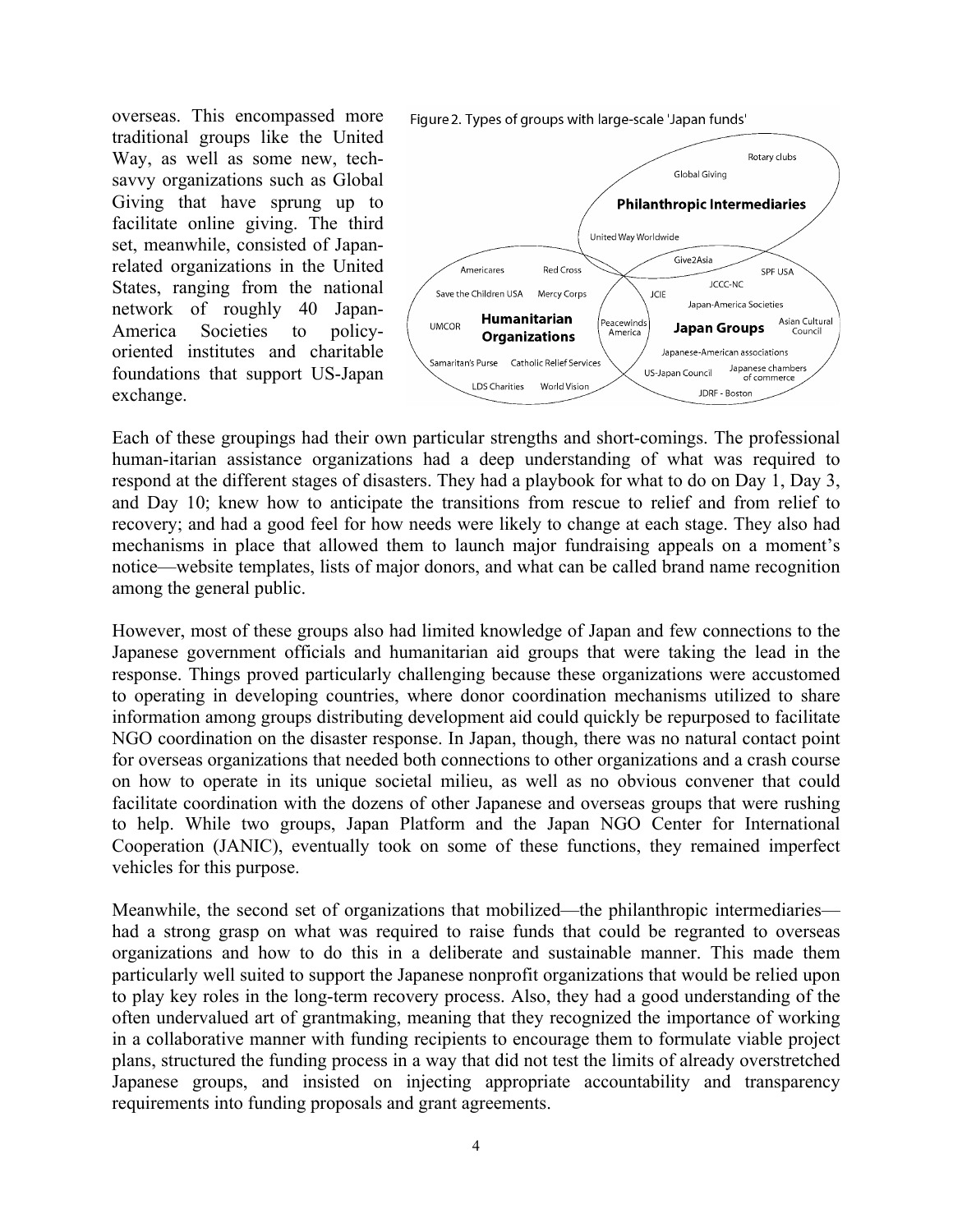However, while they had a deep understanding of international grantmaking—as well as the intricacies of domestic tax law that pertain to it—they had a much weaker comprehension of the practices commonplace in Japan's nonprofit sector, which was far less professionalized than in other developed countries. Fortunately, though, the three key philanthropic intermediaries that were most active in the disaster response—Global Giving, Give2Asia, and United Way Worldwide—happened to have special ties to Japan. Global Giving, which heretofore had focused on supporting development projects in poor countries, was headed by a dynamic Japanese expatriate, Mari Kuraishi, who had a personal stake in helping her country. Give2Asia, meanwhile, had been spun off of the Asia Foundation and was designed to channel funds to nonprofit initiatives in Asia, so it had historic ties to Japan as well as staff members with experience living in the country. Meanwhile, United Way Worldwide, the Virginia-based parent organization for the United Way affiliates in the United States and around the world, had long cooperated on small-scale initiatives with the Central Community Chest of Japan.

For their part, the third set of organizations that became particularly prominent in the philanthropic response, a broad mélange of institutions dedicated to various aspects of US-Japan exchange, had hard-earned insights into the dynamics of Japanese society and strong networks at the national and local level in the country. Their staff also had a deep personal commitment to working with Japan, they tended to have language skills that enabled them to go beyond Englishspeaking circles to access a much broader range of information and people, and they often had a base of constituents with a deep interest in Japan and a desire to donate money and time to help.

Yet they, too, were forced to grapple with serious shortcomings. Their intimate knowledge of some aspects of Japanese society did not necessarily extend to a deep understanding of how Japan's nonprofit sector operates. Moreover, with a few exceptions, they had little experience with international grantmaking and were forced to spend valuable time on basic steps such as learning how to create application forms that would elicit crucial information from potential grantees but avoid burdening them during a time of crisis, consulting with lawyers about how grant agreements could be structured to meet US tax requirements and post-9/11 anti-terrorism mandates, and creating orderly processes to evaluate potential funding recipients. They also had to learn the basics of disaster responses on the fly. In some instances, decisions that groups made in the initial hours and days—for example, to announce that they would not set aside management fees from incoming donations and would channel 100 percent of funds raised into the disaster zone—later created significant burdens for them when far more money than anticipated flowed into their coffers. Finally, since they were, by and large, small organizations with tight budgets and limited staff, their institutional capacity was strained by the added burden of managing disaster funds, a particularly ironic development since one of their major concerns in evaluating candidates for funding was the limited institutional capacity of the Japanese NGOs working in the disaster zone.

# **Who is Coordinating This Thing?**

Even though the disaster dominated national news for weeks and hundreds of groups were launching major disaster responses, there was no concerted effort to forge a coordinated national response in the way that had been done for other recent megadisasters. After the 2004 Indian Ocean tsunami, former presidents Bill Clinton and George H. W. Bush famously stood at a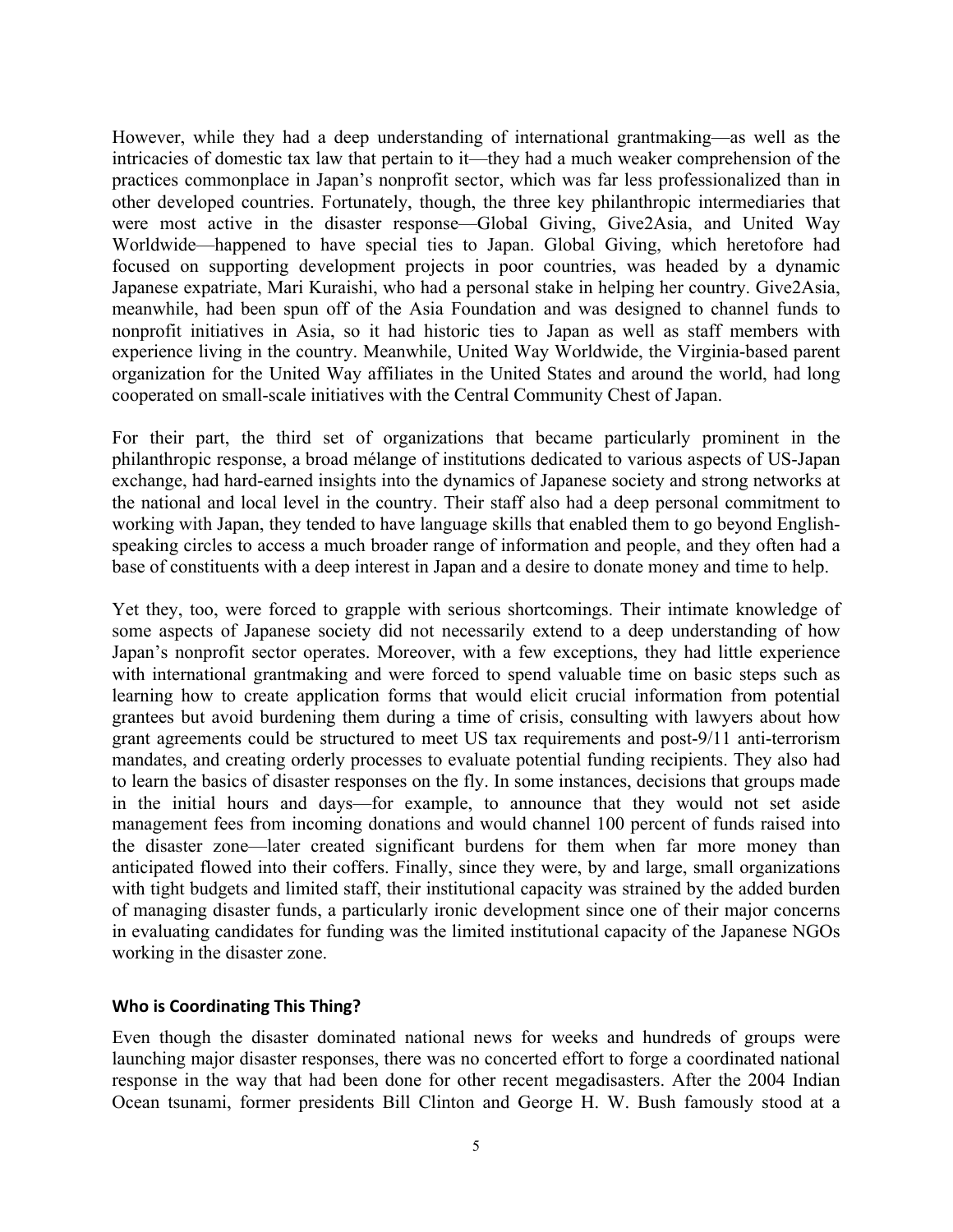White House press conference alongside President George W. Bush, where they urged Americans to give generously to US humanitarian groups involved in relief efforts. A similar tack was taken for the 2010 Haiti earthquake, when Clinton and George W. Bush were asked by President Barack Obama to play a leading role in mobilizing Americans to support the response, inspiring them to launch the Clinton-Bush Haiti Fund and keep the issue of Haiti relief in the public spotlight by taking several high-profile trips to the country. In the case of Japan, however, no national figures were tapped as focal points for mobilizing the philanthropic response, no real attempt was made to organize a national benefit concert, and no comprehensive informationsharing effort succeeded in reaching the full range of nongovernmental organizations launching "Japan funds" and pledging aid.

Part of the reason for the lack of coordination at the national level can be ascribed to the sheer number and diversity of organizations that mobilized in an organic fashion for the response. One stunning statistic that illustrates the diversity of efforts is the fact that 46 different nonprofit organizations each raised more than \$1 million for relief and recovery efforts. More than 120 gathered over \$100,000 a piece—notably, only a small portion of them specialized in humanitarian assistance and disaster relief, and over one-third had no prior experience fundraising for disaster responses (JCIE 2014).<sup>5</sup>

But the sheer number of players was not the whole story. While American humanitarian groups have considerable experience responding to disasters in developing countries, there was no recent precedent for assisting a developed country with such a massive disaster. This sparked debates over whether it made sense to try to aid another rich country and, if so, how to best do this. A spate of articles penned by commentators who were perhaps well intentioned but woefully uninformed about Japanese society and the real needs on the ground came out cautioning Americans against donating for the disaster response in a country that arguably had sufficient resources to take care of itself.<sup>6</sup> While this provoked considerable handwringing among the groups working around the clock to support their Japanese compatriots, these arguments ultimately had less impact on the response than the lack of clarity about who, if anybody, should be taking the lead in responding.

Ultimately, the coordination that did take place on the national level ended up happening within the distinct circles of groups and not between them. The US Agency for International Development (USAID), the lead government agency for overseas humanitarian crises, and InterAction, the Washington DC–based umbrella organization for US humanitarian assistance and disaster relief NGOs that work internationally, quickly began sharing information with each other, as well as with the US Chamber of Commerce Business Civic Leadership Center. These three organizations formed a hub that relayed information among the US government, big business, and the major humanitarian assistance groups. However, there was no effort to reach out to the US-Japan organizations, at least those outside of the Washington DC area, or to most of the philanthropic intermediaries.

Simultaneously, there were multiple efforts to share information among US-Japan exchange organizations, Asian-American groups, and a handful of organizations for Japanese expatriates. These included initiatives spearheaded in the first week after the disaster by the Japan Center for International Exchange and by the US-Japan Council to convene meetings and disseminate information online for NGOs involved in the philanthropic response. There were also a number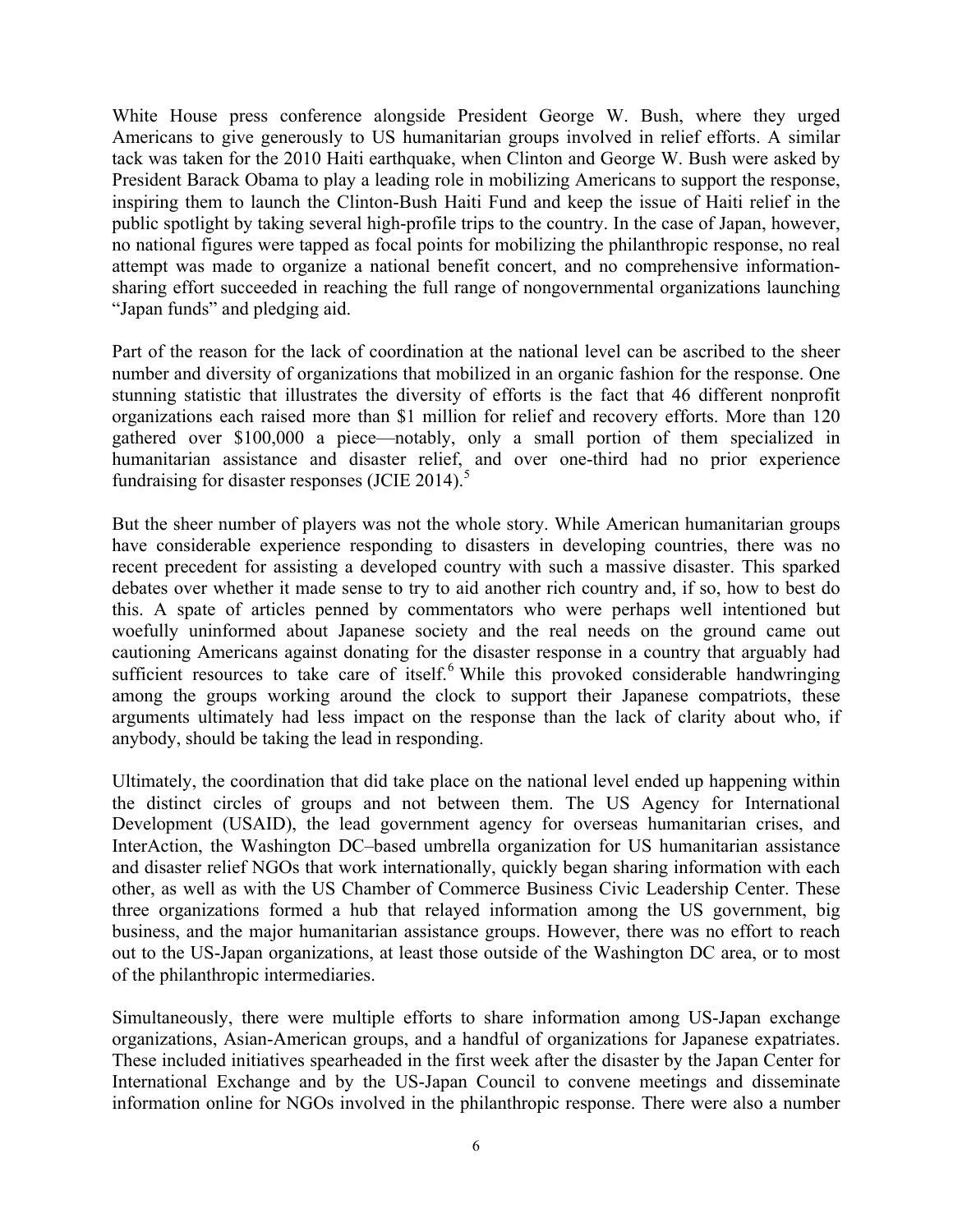of more discrete efforts; for example, the National Association of Japan-America Societies regularly kept its member organizations informed, the Japan Society of New York periodically convened a small set of NY-based organizations for roundtables to share information, and local initiatives emerged in Seattle, New Orleans, and elsewhere around the country.

Even though some of the efforts among Japan-related groups grew to be quite large, involving dozens of organizations, they tended to operate in an ad hoc manner, depending heavily on personal connections. And there was no systematic exchange of information with the humanitarian groups that were having separate discussions among themselves, although, by chance, some of the major philanthropic intermediaries, namely Give2Asia and Global Giving, were eventually brought into the Japan-related organizations' coordination efforts. The lack of communication between the circles of humanitarian assistance organizations and Japan-related groups was not because either side wanted to exclude the other but simply because they were hardly aware of what each were doing.

Unsurprisingly, this lack of awareness about what other groups were doing extended to the international realm as well. Even before American groups started trying to bring some coordination to their efforts, internationally minded Japanese NGOs in the disaster relief field had started meeting in various forums in Tokyo and elsewhere, most notably under the aegis of Japan Platform and JANIC. Yet most American groups were barely aware that these discussions were taking place and, even after the first several months had passed, there was little flow of information across the Pacific about what was being discussed in the various forums.

# **A Grassroots Phenomenon**

While the larger humanitarian groups, philanthropic intermediaries, and Japan-related organizations were working to formulate their responses, a more organic movement was brewing at the grassroots level. In the initial days and weeks after the disaster, the media had started reporting on the reluctance of Americans to donate generously to help Japan, contrasting it with the outpouring of giving after the 2004 Indian Ocean tsunami and the 2010 Haiti earthquake. *USA Today* blared "US Donations Not Rushing to Japan" and ABC News asked "Americans Less Generous in Disaster Relief?" Of course, the circumstances were very different. Japan was a rich country that was well prepared to deal with disasters while Haiti and the Asian countries struck by the 2004 tsunami were much poorer, so it stood to reason that the humanitarian groups and faith-based organizations that normally mobilize for disasters in developing countries would not see the same inflows of charitable donations. But, still, the headlines did not jibe with what was unfolding around the country.

One of the first hints that something different was happening was the scene that played out in New York City six days after the disaster, on March 17. Naoko Fitzgerald, a young Japanese mother of two, had emailed a call to action urging her other friends, most of them also Japanese expatriates, to join her in Manhattan's Union Square that afternoon to show support for her country's people and collect donations. She expected maybe one or two dozen friends to join her but was taken aback when the square quickly filled up with hundreds of Japanese and American mothers wearing kimonos, wheeling baby strollers, and carrying signs that read "Help Japan," and "Pray for Japan."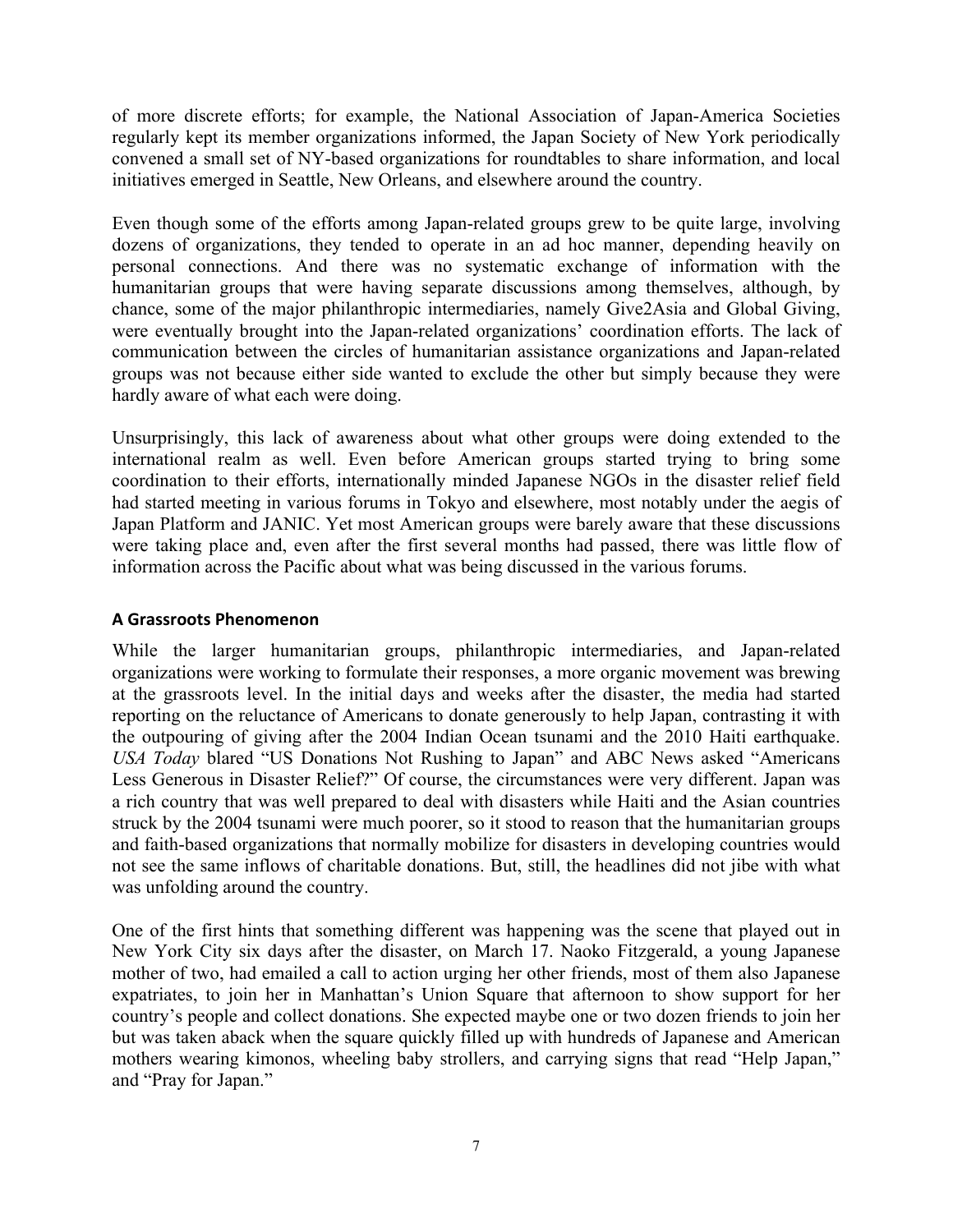As they stood on the sidewalks with donation boxes, green-clad St. Patrick's Day revelers who had been celebrating at the parade farther uptown started to stream down Broadway. That is when the second surprise came. What could have been a recipe for an embarrassing alcoholfueled display of cultural insensitivity instead turned into a bittersweet spectacle, as passersby walked up to the mothers to offer pocket change, words of comfort, and in some cases tearful hugs. When the mothers and children combined the contents of their donation boxes, it turned out they had collected more than 30 pounds in coins and small bills in a matter of three hours—a total of \$11,204. Americans really were giving.

Similar scenes played out around the country as thousands of schools, churches, and community

groups conducted fundraising drives. In many instances, these were inspired by personal ties. Japanese-American organizations, which traditionally had kept low public profiles, took the lead in launching fundraising campaigns in communities around the country. Americans who had lived and worked in Japan, including the 26,000 alumni of the Japan Exchange and Teaching Program, could be found behind the scenes of many of the major fundraising initiatives that were started at corporations and nonprofit organizations that were not normally identified with Japan. Meanwhile, at least 95 municipalities with sister cities in Japan launched fundraising drives of their own, collecting a combined total of more than \$2.4 million to support relief efforts (Menju and Geiger 2012). And hundreds of anime fan clubs, karate schools, university Japan clubs, and other small groups devoted to some aspect of Japanese culture started their own relief funds. It turned out that the grassroots ties between the two countries were deeper and more diverse than most people realized.

However, this upsurge of philanthropy did not register in the early tallies of US donations, giving rise to the media narrative that the US public response was muted. This was because the thousands of small groups that were at the forefront of the fundraising effort were operating below the radar screen of the national media, which was accustomed to surveying the top 10 or 15 humanitarian organizations that traditionally collect the vast bulk of donations for any given overseas disaster. This time, though, people were donating to a much broader range of groups, often smaller ones close to home, and these groups were taking their time to deliberate over how they could most wisely channel

| Largest US Fundraising Campaigns<br>for the 3/11 Response* |                                                                  |               |
|------------------------------------------------------------|------------------------------------------------------------------|---------------|
| 1                                                          | American Red Cross                                               | \$312,000,000 |
| $\overline{a}$                                             | Save the Children. USA                                           | \$26,150,000  |
| 3                                                          | Samaritan's Purse                                                | \$23,291,000  |
| 4                                                          | Catholic Relief Services                                         | \$23,000,000  |
| 5                                                          | Mercy Corps                                                      | \$16,000,000  |
| 6                                                          | World Vision                                                     | \$14,000,000  |
| 7                                                          | Japan Society of New York                                        | \$13,700,000  |
| 8                                                          | Latter-Day Saints Charities                                      | \$13,000,000  |
| 9                                                          | United Methodist Committee on Relief                             | \$12,408,000  |
| 10                                                         | GlobalGiving                                                     | \$10,315,000  |
| 11                                                         | Salvation Army                                                   | \$9,897,000   |
| 12                                                         | Americares                                                       | \$8,800,000   |
| 13                                                         | Give2Asia                                                        | \$8,586,000   |
| 14                                                         | United States Fund for UNICEF                                    | \$7,000,000   |
| 15                                                         | International Medical Corps                                      | \$6,664,000   |
| 16                                                         | Buddhist Tzu Chi Foundation                                      | \$6,200,000   |
| 17                                                         | Direct Relief/IACL                                               | \$6,034,000   |
| 18                                                         | Church World Service                                             | \$5,094,000   |
| 19                                                         | Japan-America Society of Hawaii                                  | \$4,474,000   |
| 20                                                         | Sasakawa Peace Foundation USA                                    | \$4,399,000   |
| $^{21}$                                                    | United Way Worldwide                                             | \$4,159,000   |
| 22                                                         | Architecture for Humanity                                        | \$4,106,000   |
| 23                                                         | Japanese Cultural and Community<br>Center of Northern California | \$4,022,000   |
| 24                                                         | International Rescue Committee                                   | \$3,900,000   |
| 25                                                         | Operation Blessing International                                 | \$3,370,000   |
| 26                                                         | Peace Winds America                                              | \$3,306,000   |
| 27                                                         | Japan Center for International Exchange                          | \$3,281,000   |
| 28                                                         | K.I.D.S. (Kids in Distressed Situations)                         | \$3,000,000   |
| 29                                                         | IFRC at the UN                                                   | \$2,995,000   |
| 30                                                         | Evangelical Lutheran Church in<br>America                        | \$2,900,000   |

<sup>\*</sup>Estimates of funds raised in the United States by nonprofit<br>organizations as of March 2014. Some organizations raised additional funds outside of the United States, which are not included in their totals.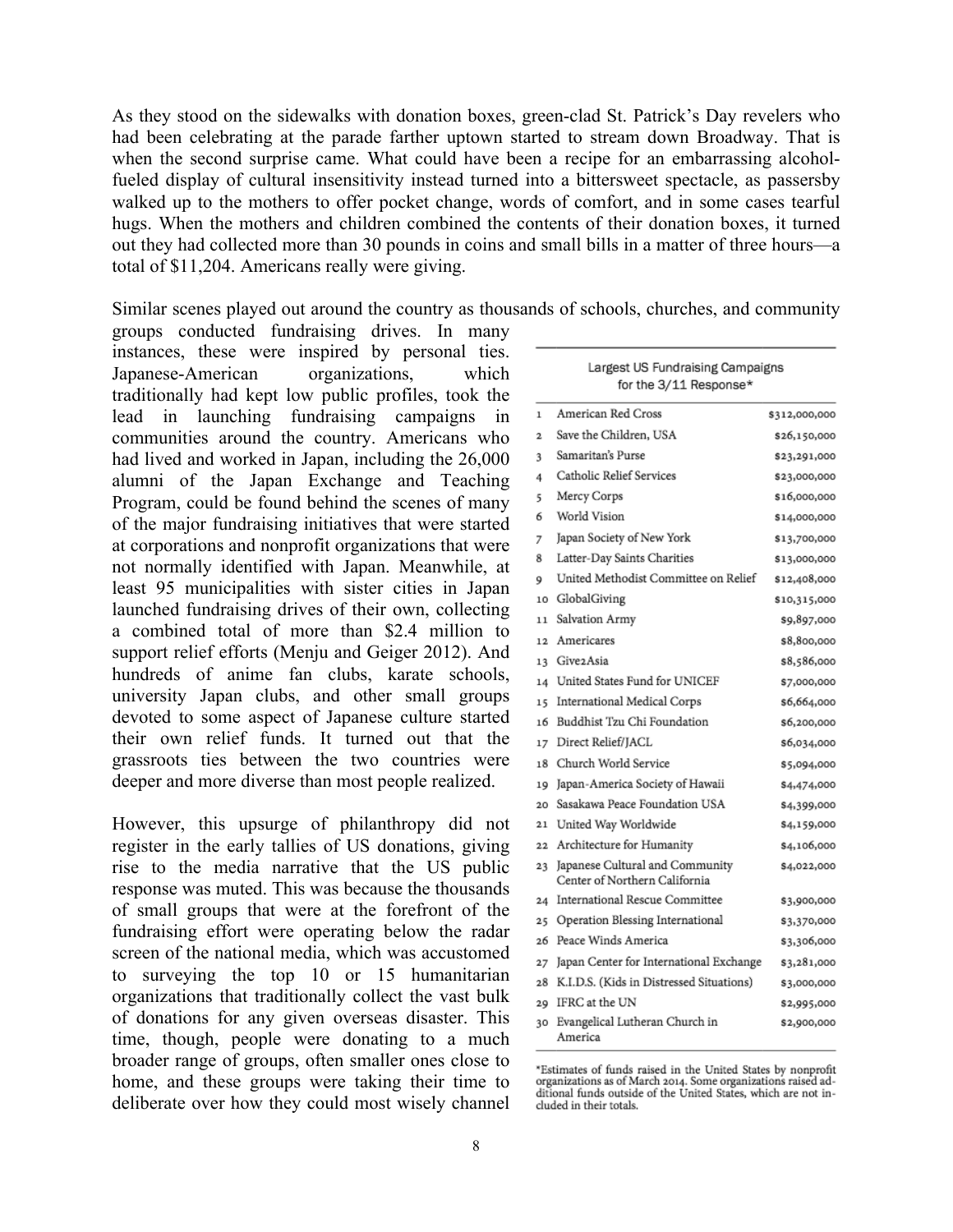the funds they had collected to Japan. A remarkable number of groups, more than 330 in all, found ways to give funds directly to Japan, mainly to Japanese NGOs working in the disaster zone (JCIE 2014). The others donated the proceeds of their fundraising drives to other, larger US groups, which in some case fed them to the even larger organizations that eventually disbursed them to Japan. (The table to the right shows the organizations with the largest US fundraising campaigns, although in almost all cases they are the beneficiaries of many smaller organizations that regranted funds to them.)

The lag time that resulted from this chain of giving meant that sizeable donations were still coming into organizations playing major roles in the disaster response six months and even one year after the disaster. It also obscured the fact that nearly three-quarters of a billion dollars had been donated, much of it in a spontaneous and organic manner. Fortunately, the grassroots nature of the response had another unintended benefit. The delays in getting funds into the disaster zone meant that a sizeable portion of the donations raised in the United States could be used for longterm recovery efforts rather than for immediate rescue and relief. The Japanese government and private sector had sufficient domestic resources to support much of the initial relief activities that were needed, so it was a boon that additional monies would be available for the recovery stage, when funding often dries up.

### **The Drivers of American Giving**

The sheer amount of donations raised in the United States for the disaster, at least \$730 million over the first three years, indicates that something important has changed in terms of how Americans respond to disaster. Of course, this is not merely an American phenomenon. While the United States has been the origin of the most overseas private donations for Japan, there were similarly extraordinary responses from many other countries as well. Taiwanese donors reportedly made roughly \$235 million in contributions, making Taiwan the second largest source of overseas private giving for 3.11.7 Despite long-standing historical animosities, South Koreans also donated record amounts for the relief and recovery efforts (*Yonhap News* 2011), and Canadians, British, and people in many other countries had similar reactions.

It was not just the amount raised in aggregate that increased; the funds donated to many individual organizations also far exceeded expectations. For instance, the staff of the Japan Society of New York created a disaster relief fund after the 1994 Great Hanshin Earthquake killed more than 6,400 people in Kobe and, when all was said and done, it raised roughly \$75,000. Seventeen years later, when they launched their new Japan Earthquake Relief Fund, they anticipated some increase in giving but never expected to raise more than 180 times that amount—a total of  $$13.7$  million.<sup>8</sup>

One factor that surely contributed to the extraordinary outpouring of charitable contributions is the gradual rise of a culture of disaster giving. In recent years, Americans have become accustomed to making donations to help with disasters that receive prominent media attention. It is easy to see how this can become self-reinforcing, building up expectations that donations should be made after subsequent major disasters. Numerous studies show that disaster giving tends to be made on impulse, so these expectations combined with the increasing ease with which people can quickly donate online or through text messages and other media seems to have driven a shift in Americans' thinking about what they should do when they learn of a major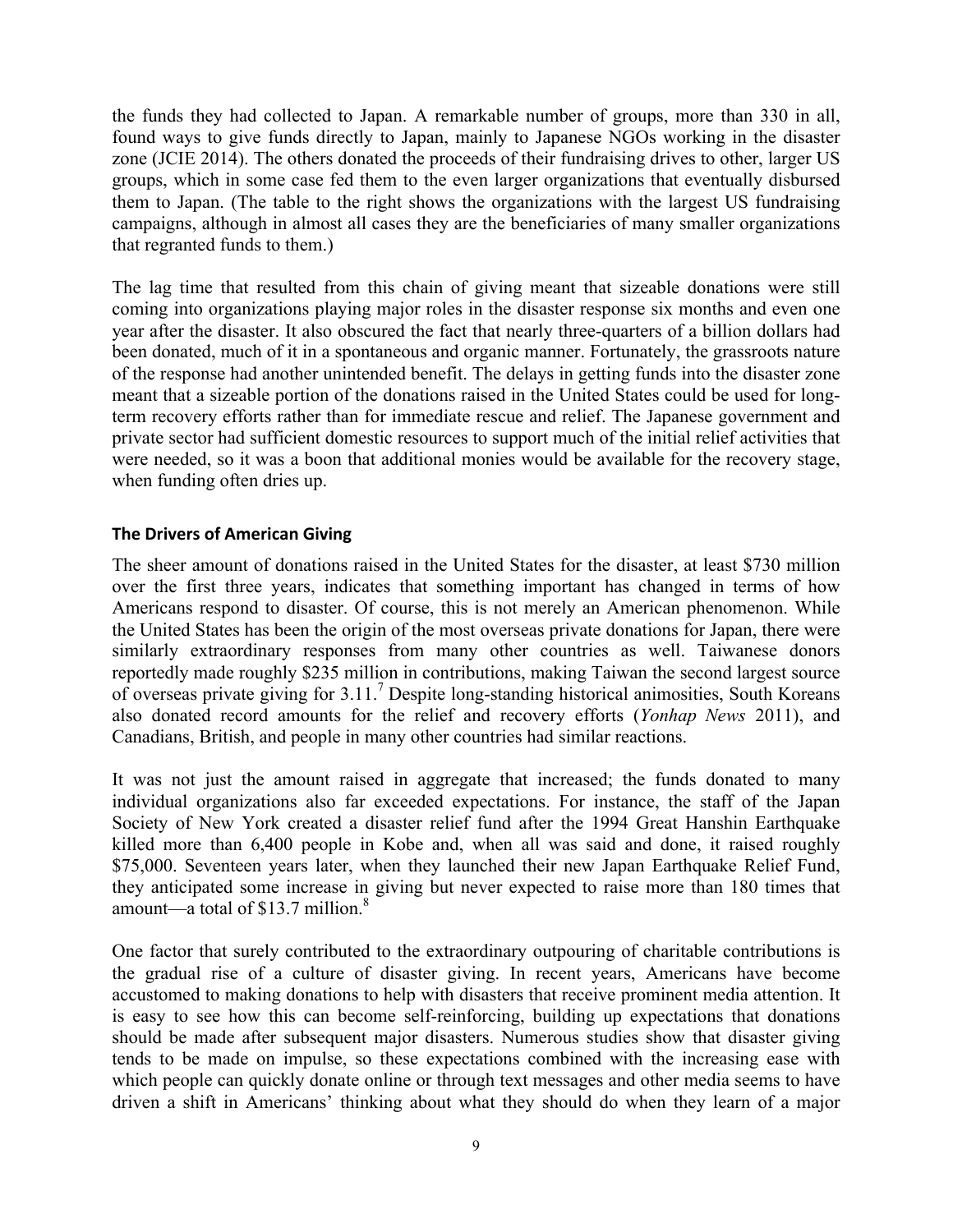tragedy.9 Therefore, it should be no surprise that four of the five largest outpourings of US private giving in response to major disasters have all taken place in the last decade and all five have occurred since 2001.

As noted earlier, a second important driver of the Japan response was the strength of people-topeople connections and grassroots ties at different levels of the US-Japan relationship. A third was surely the enormous scope of the disaster, which was by far the most devastating to strike a developed nation. The magnitude of 3.11 and its superlative nature—the tsunami waves were higher than people had imagined was possible, the drama surrounding the efforts to prevent a full meltdown at the Fukushima nuclear plant was more chilling than any Hollywood movie encouraged people to donate who may have been less willing to do so for a large but less shocking disaster.

A fourth major factor appears to have been the advance of communications technology, particularly the Internet, digital technology, and social media. In addition to increasing the ease of giving, these brought an immediacy to the disaster that turbocharged the philanthropic response. While personal ties made the disaster significant, the ubiquity of heartbreaking news and apocalyptic images helped convince people that they needed to do something to help. Being able to click on YouTube and watch cell phone videos shot from rooftops while the waves rose menacingly from below gave the disaster a raw emotional resonance that was barely conceivable in the era of print media.

The disaster response was also different because of Japan's status as another advanced, postindustrial society. On the one hand, this led some to refrain from donating and compelled many humanitarian organizations to hesitate about launching all-out funding appeals. However, on the other hand, it seems to have encouraged donors who might otherwise not have given to contribute funds. One reason is that grassroots ties between the two nations were arguably more robust because of the similar levels of development of both countries. Another equally significant factor is the strong economic relationship that has developed between Japan and the United States. Thousands of American companies have business ties to Japan, owning subsidiaries there, serving as subsidiaries of Japanese companies, counting Japanese companies as important clients, or depending on Japanese suppliers. The human relationships developed through these business interactions as well as the desire to be perceived in Japan as aiding in the country's time of need drove many companies to make the kinds of generous donations that may not have been forthcoming for a similar disaster in a remote, poor country. In the end, more than 50 US companies pledged over \$1 million for the disaster response, a remarkable number by any measure (JCIE 2012).

# **Assessing the US Nongovernmental Response**

First and foremost, any assessment of the American response needs to weigh how much of a difference US support made on the ground. Considering the key role that the Japanese nonprofit sector has played in the disaster response, the massive amount of US private giving was guaranteed to have a sizable impact if directed effectively. But the nature of the overall flows into the nonprofit sector in Japan has meant that this impact has been even more pronounced and beneficial than one might assume at first glance.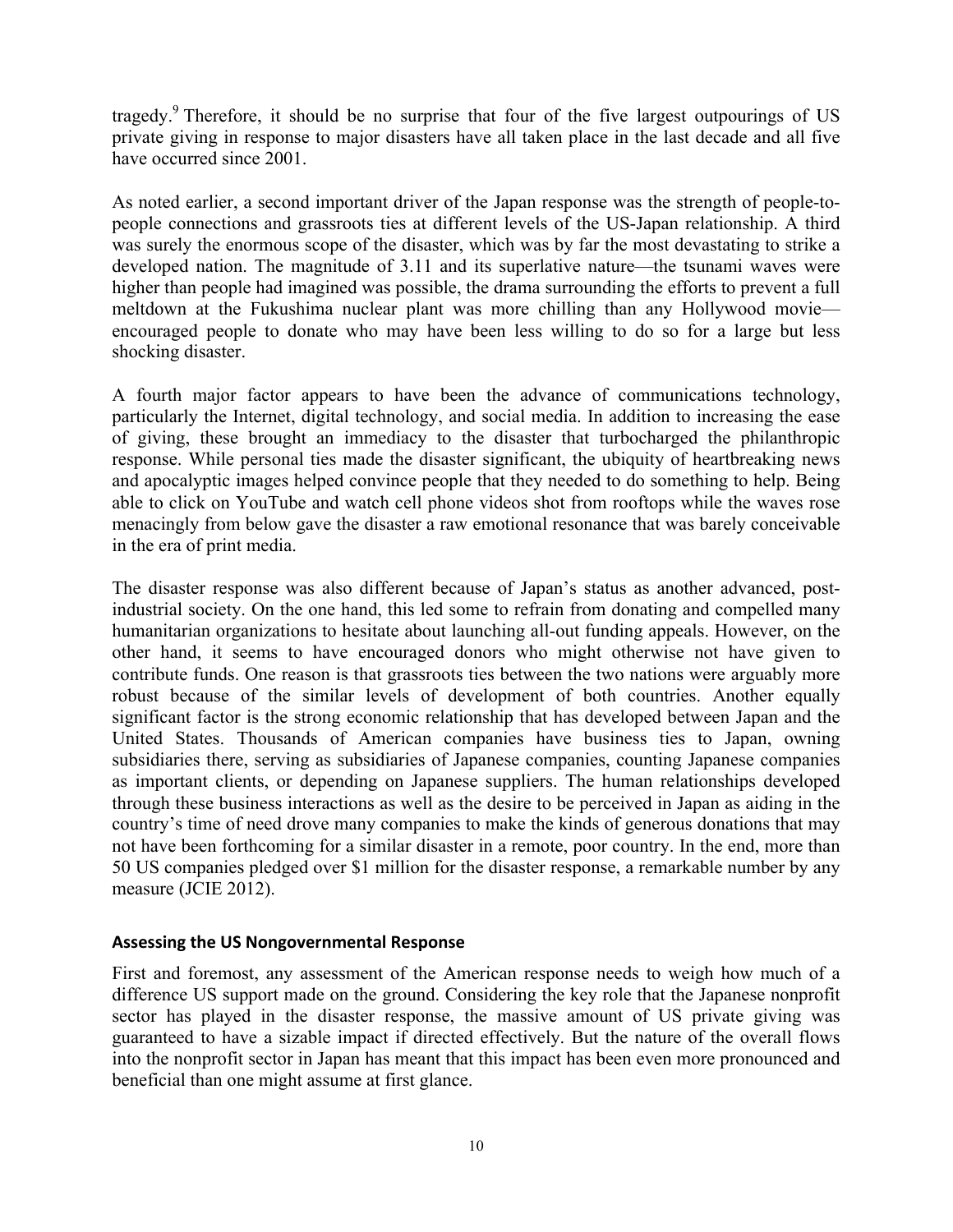This is because, while the nonprofit sector in Japan has been expanding from a relatively low base, a culture of giving for nonprofit activities has yet to develop deep roots and thus domestic philanthropy has not kept up with the demand from nonprofit organizations. Although domestic giving for the disaster soared to record levels, totaling an estimated 600 billion yen (US\$6.7 billion) by September 2012, nearly 85 percent went to local government agencies and the country's traditional *gienkin* funds that distribute cash payments as compensation to disaster survivors and the family members of victims (Japan Fundraising Association 2012, 22).<sup>10</sup> Japanese companies and individuals are still unaccustomed to supporting nonprofit organizations, so only a small fraction of donations—less than 10 percent by some accounts—went for nonprofit activities (Japan Fundraising Association 2012, 22).

In contrast, nearly 90 percent of US donations were earmarked for nonprofit activities, a total of roughly \$660 million (JCIE 2014).<sup>11</sup> While it is difficult to get a clear picture of the overall size of the pool of donations available to Japanese nonprofits working on the response, a rough estimate is that, at least for the initial two years, US donors ended up accounting for as much as one-quarter to one-third of total private giving to support the Japanese NGO response to the disaster—a remarkable share by any measure.<sup>12</sup> Considering the key role that Japanese NGOs have played, it seems clear that American contributions have helped to fill an important gap.

Of course, a flood of money to NGOs is not always a good thing. After the Indian Ocean tsunami, the Tsunami Evaluation Coalition criticized the "second tsunami" of aid organizations that rushed to the scene to implement programs despite having little or no experience or capacity to follow through on their commitments (Cosgrove 2007, 16). This is always a risk in international crises, but this time almost all of the US donors sought to disburse the funds they raised by regranting them to Japanese organizations or by working in close cooperation with local partners. This was not solely because they had learned from past mistakes but also because it was much more daunting to parachute into a developed country and try to directly implement programs, especially in a nation like Japan with such high linguistic and cultural barriers. As a result, it seems that US funding gave rise to few of the negative unintended consequences that are often seen in other disaster responses.

In a sense, a "second tsunami" did occur but this came in the form of the numerous Japanese NGOs with no prior expertise in disaster-related issues that rushed to help and the hundreds of new nonprofit organizations that were established by Japanese volunteers. This had little to do with overseas funding, however. Given the deep desire of ordinary Japanese to do something to help, the surge of unskilled domestic NGOs into the disaster zone would have happened regardless of the availability of overseas funding. While some of these groups launched overlapping, and sometimes marginally useful, activities, on balance most managed to play a positive role in advancing the relief and recovery efforts and many proved to be indispensible. Moreover, being Japanese, they could more easily be brought into local coordination initiatives and had the linguistic and cultural understanding that enabled them to be more responsive to local needs and desires than overseas groups could have been.

Another sign that US funding was being directed wisely was the fact that most donations took the form of cash rather than in-kind goods, which accounted for about 2 percent of total US giving (JCIE 2013a). In the early days, there was a scramble among some American organizations to ship food, medical supplies, gasoline, and even socks to Japan; however many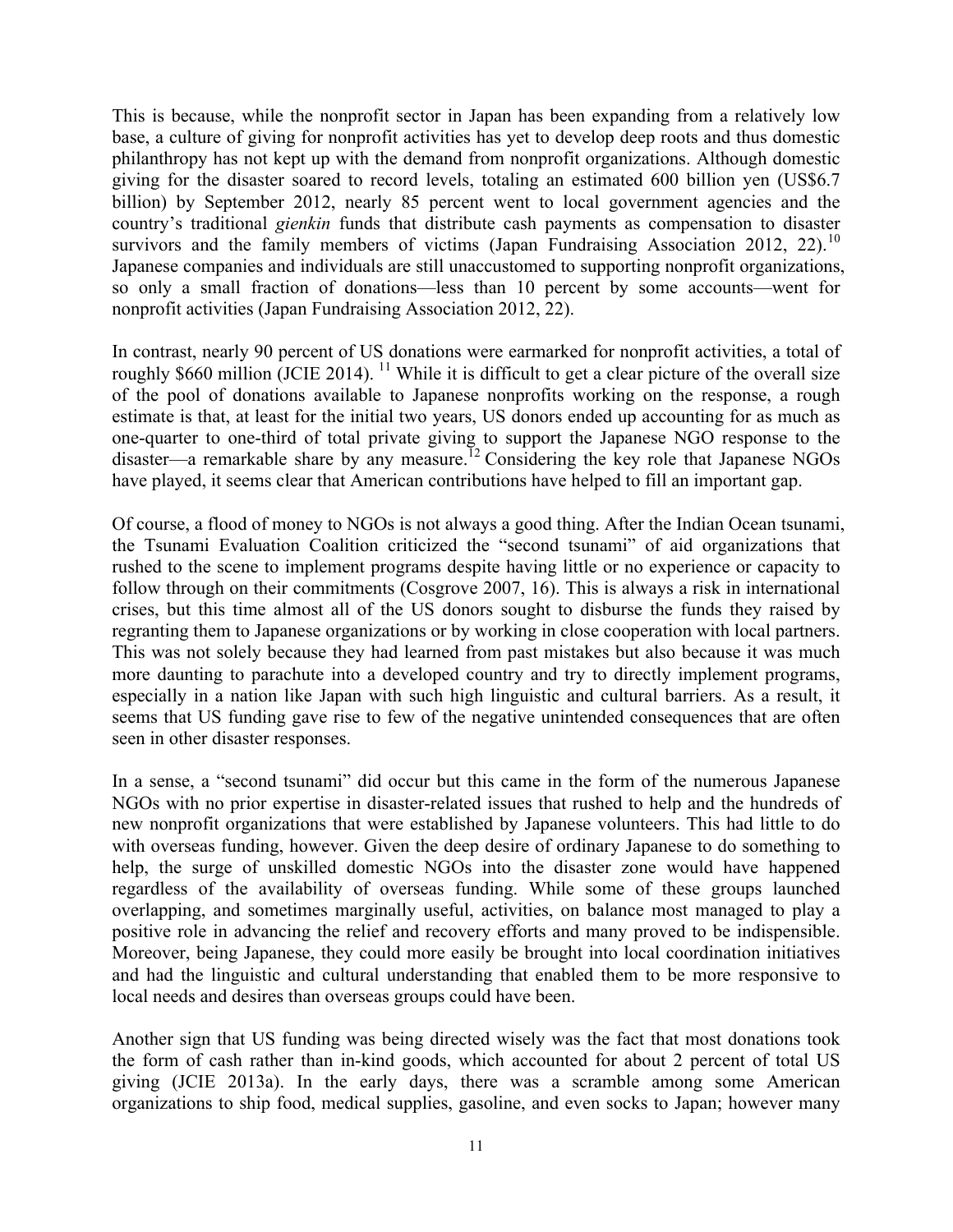of these efforts were quickly aborted after Japanese government authorities and disaster professionals stressed that the issue on the ground was not a domestic shortage of supplies but rather the destruction of the local transportation infrastructure and distribution networks.<sup>13</sup>

# **Challenges for Donors and Recipients**

While the outpouring of American giving has been overwhelmingly beneficial for Japan and has filled a critical niche, both US organizations collecting funds and Japanese ones utilizing them faced numerous challenges along the way. In the early days, it looked as though one major problem would be the gold rush of concerned groups and individuals that were launching fundraising campaigns with little idea of how to effectively distribute the proceeds. However, this eventually sorted itself out as many of these groups decided to funnel their funds through organizations with greater capacity to direct them to worthy Japanese NGOs.

But even when these funds were handed off to more professionalized organizations, the lack of understanding about the terrain of the Japanese nonprofit sector and the dynamics of international grantmaking was a major hurdle. While each of the major sets of organizations playing prominent roles in the response—the humanitarian assistance organizations, philanthropic intermediaries, and Japan-related groups—had a good grasp of their own area of expertise, almost none of them started out with the whole picture; nor was there sufficient coordination across the circles to allow them to easily remedy their weaknesses. Instead, each organization had to learn, largely on its own, how to best go about providing aid in Japan.

One of the major complaints that quickly arose among US organizations trying to support Japanese NGOs involved the difficulties they faced in identifying appropriate institutions and soliciting grant request from them. In a June 2011 conference convening many of the larger Japan-related organizations and philanthropic intermediaries in the United States, the head of one major philanthropic intermediary exclaimed that in all of her years of trying to facilitate funding to nonprofit organizations in countries around the world, she had never before seen a situation in which it was so difficult to find organizations willing and able to take their money.<sup>14</sup>

Part of the problem arose from American organizations' lack of familiarity with the Japanese nonprofit sector as well as large gaps in expectations on both sides. But there were also more complicated issues at play that stemmed from the underdeveloped state of Japan's nonprofit sector, at least relative to what was common in other developed countries. Many US organizations were unwilling to disburse funds—and in fact, they were legally prohibited from doing so—without fully vetting the Japanese recipients, receiving a viable project plan, signing a funding agreement, and requiring regular reporting and accountability. In short, they were committed to making professionalized grants (or what is called *joseikin* in Japanese). But many Japanese organizations had little experience with grants and, with so much domestic funding with few strings attached sloshing around the disaster zone in the early days, it was easier to focus on receiving straightforward donations (*kifukin*) that they could use however they wished without sticking to a predetermined project plan or providing detailed reporting.

In almost all instances, the main issue was not that Japanese organizations were irresponsible or trying to avoid accountability; rather most tended to be overly diligent in respecting the desires of the donors. But they were woefully understaffed and the one or two senior figures who could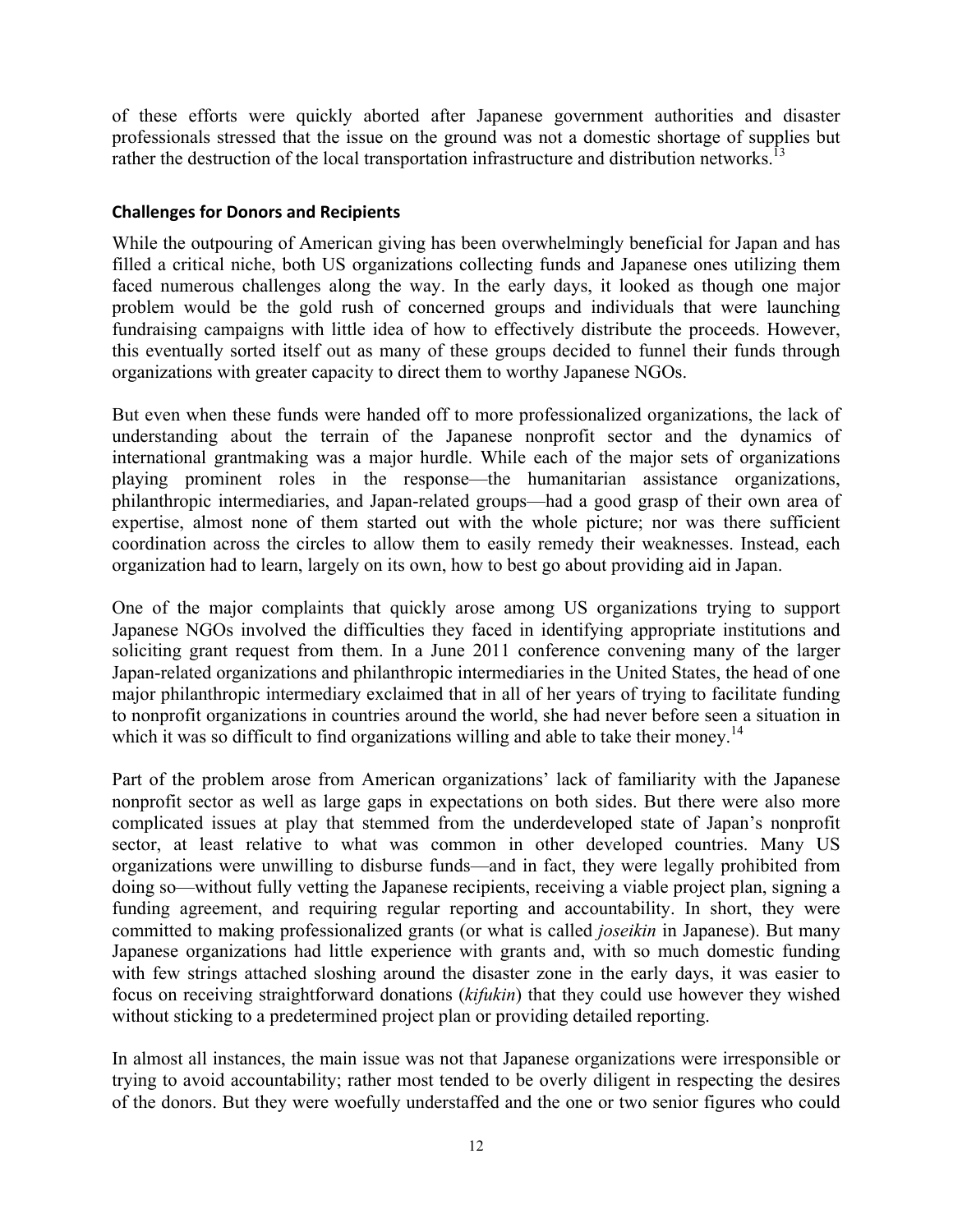deal with overseas organizations—and even Japanese funders—were making heroic efforts, working 16 to 18 hour days, seven days a week for months on end just to keep resources flowing to the people carrying out programs on the ground. The mismatch in capacity with US organizations was stark, even though many Americans were unaware of how just how unbalanced things were.

To take one example, the Central Community Chest of Japan and its annual "red feather" campaign is recognized by practically every ordinary Japanese, and the group fulfills a role in Japanese society that is analogous to that of the United Way in the United States. It has long played a key role in disbursing funds after domestic disasters, and it has historic ties to United Way Worldwide, the US-based umbrella group for the United Way network, so it was natural for United Way Worldwide to channel the funds it raised for the 3.11 response to the Central Community Chest. But even though the Central Community Chest is one of Japan's most established organizations in the nonprofit sector, it operates with just 16 full-time staff in comparison with United Way Worldwide's more than 260 staff. If such vast disparities can arise in the relationship between one of the most established organizations in the Japanese nonprofit sector and its longtime partner, it is easy to imagine how dealings between other overseas and Japanese organizations could be even more unbalanced and how smaller Japanese groups, facing overwhelming demands on their time, would have a preference for the funding with the least paperwork.

The limited institutional capacity of Japanese NGOs was not just an issue of size, and it proved to be one of the most critical challenges for overseas donors trying to support relief and recovery efforts. Most of the staff working at Japanese NGOs have limited experience in program planning, project management, and the other specialized tasks that are essential for major nonprofit organizations' operations. This is a product of the underdevelopment of the country's nonprofit sector and the weak financial base of most of its nonprofit organizations, which obliges senior staff to cover a broad range of duties that might otherwise be left to more junior staff were there funds to hire them. As a result, the people who could otherwise focus primarily on serving as liaisons with overseas organizations or on devising and drafting sophisticated project plans tend to be spread far too thin on a broad range of tasks. This problem was further exacerbated by a Japanese work culture that relies heavily on time-consuming, face-to-face meetings and a lack of awareness on the part of US groups of how much of a disruption requests for even relatively simple documentation could cause for Japanese NGO staff trying to juggle so many other tasks. Going beyond these more immediate issues, the tenuous financial situation of many Japanese NGOs and the overall weakness of the philanthropic sector in Japan also called into question the long-term sustainability of programs, even if they could be launched with overseas money.

In the face of these challenges, one of the keys to the quick and effective disbursement of the funds was the presence of preexisting relationships between American donors and Japanese NGOs. These made it easier for overseas organizations to disburse funds in a timely manner and also helped smooth over tensions when problems inevitably arose. As one program officer at a major American donor organization remarked, even though their grantee was not providing timely activity reports as promised, "we have faith in their leadership because we have worked with them for so many years and know they will deliver in the end."<sup>15</sup>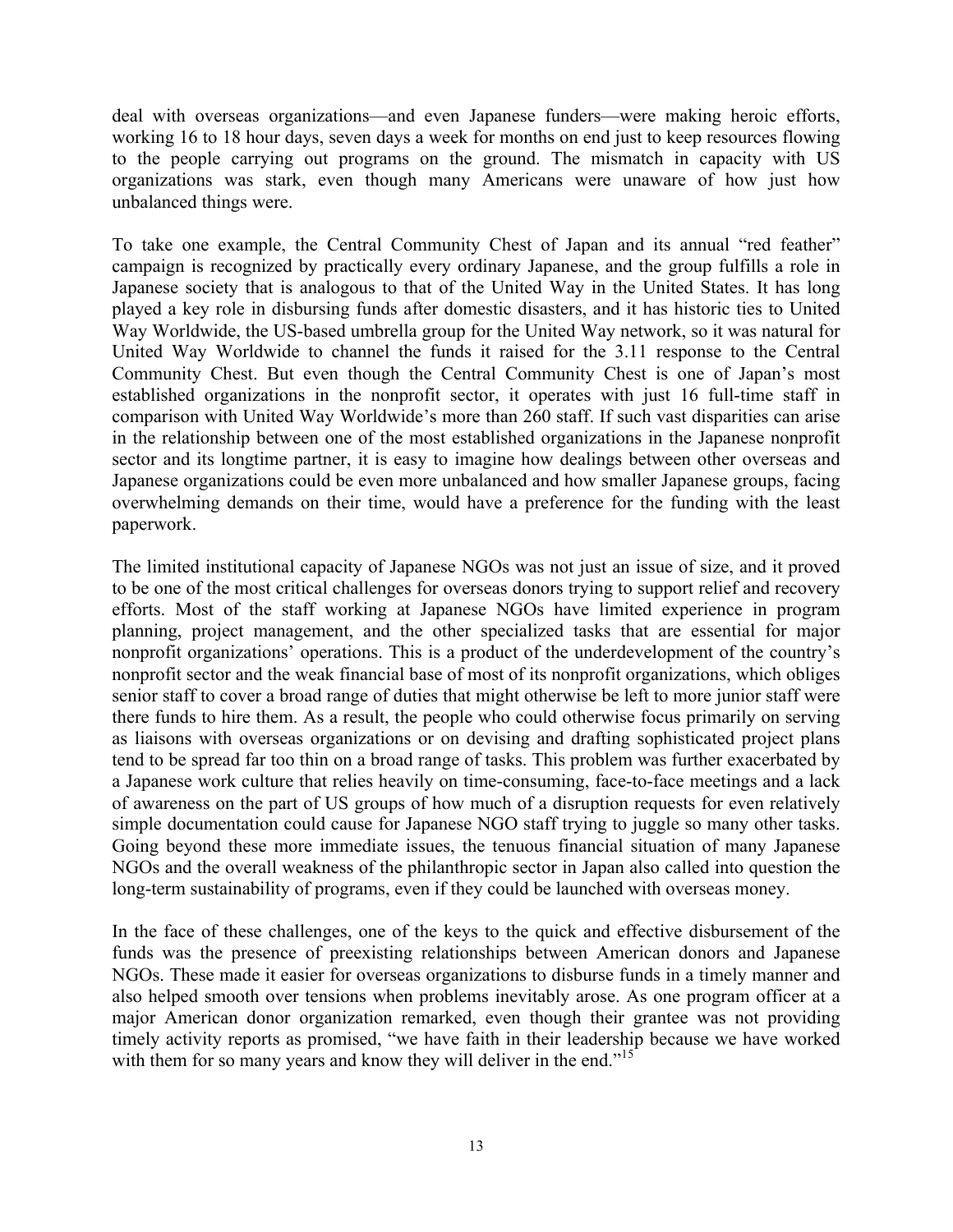However, the number of US donors with prior ties to Japanese organizations involved in the disaster response was surprisingly limited. A number of faith-based organizations, such as Catholic Relief Services, Latter-Day Saints Charities, and the Adventist Development and Relief Agency (ADRA), had longstanding ties to their Japanese counterparts from the same religious tradition (Caritas Japan, the Japanese branch of the Church of Jesus Christ of Latter-Day Saints, and ADRA Japan), and a handful of humanitarian assistance organizations such as the American Red Cross, Save the Children USA, and World Vision had affiliates in Japan as part of their global networks. But, outside of linkages with groups that were often perceived as Japanese branches of Western organizations, there were few strong ties between independent American and Japanese humanitarian groups. (The relationship between Mercy Corps and Peace Winds Japan, which motivated Mercy Corps to raise funds specifically for Peace Winds Japan in the early days is perhaps the only prominent exception.) This held true for many of the philanthropic intermediaries, too, and even for the Japan-related organizations, which were generally unfamiliar with the types of Japanese organizations that were skilled enough to carry out relief and recovery activities. This lack of pre-existing ties led Stacey White, an American expert on natural disasters, to lament in a *New York Times* opinion piece five days after the disaster that

Just yesterday, I found myself on a conference call with a group of smart and well-intentioned people seeking to help Japan at this critical time. At one point during the conversation, someone asked how she might connect not just with U.S. aid entities and international nongovernment organizations, but directly with Japanese businesses and civil society groups. There was silence. No one seemed to know (White 2011).

Not only were the networks that could be activated for the disaster response surprisingly thin, but the strains of responding to 3.11 exposed serious fault lines in many of the partnerships that predated the disaster and severely tested the new ones that were forged afterward. Wide expectations gaps, vastly differing communication styles, cultural misunderstandings, a lack of institutional capacity among Japanese NGOs, and the strain of the intense time commitment needed to maintain strong partnerships fed disillusionment on both sides. This compelled many of the US organizations attempting to distribute funding for the disaster response to give up on their initial thoughts of channeling money through Japanese intermediaries or disbursing it solely to one organization and, instead, to carve out a more active role in identifying and evaluating grantees. In many instances, they ended up dispatching representatives to Japan on a temporary basis to oversee the distribution of their funds rather than entrusting this to a Japanese partner. In the end, while many American and Japanese organizations involved in the 3.11 response eventually found ways to make partnerships work, the challenge of keeping them effective and balanced has remained a lingering problem.

A final challenge that US organizations and their Japanese partners are starting to face involves the funding bubble that has developed in the disaster zone. In the initial months after the disaster, the outpouring of charitable contributions from home and abroad was stunning. One report found that 77 percent of Japanese adults gave funds, an extraordinary rate for a country said to have a weak culture of giving (Japan Fundraising Association 2012, 23). Another revealed that 95 percent of major Japanese companies made cash donations, 72 percent provided in-kind contributions, and 56 percent had employees who volunteered with relief efforts (Keidanren 2012). But as is common in such cases, the funding was frontloaded and, after the massive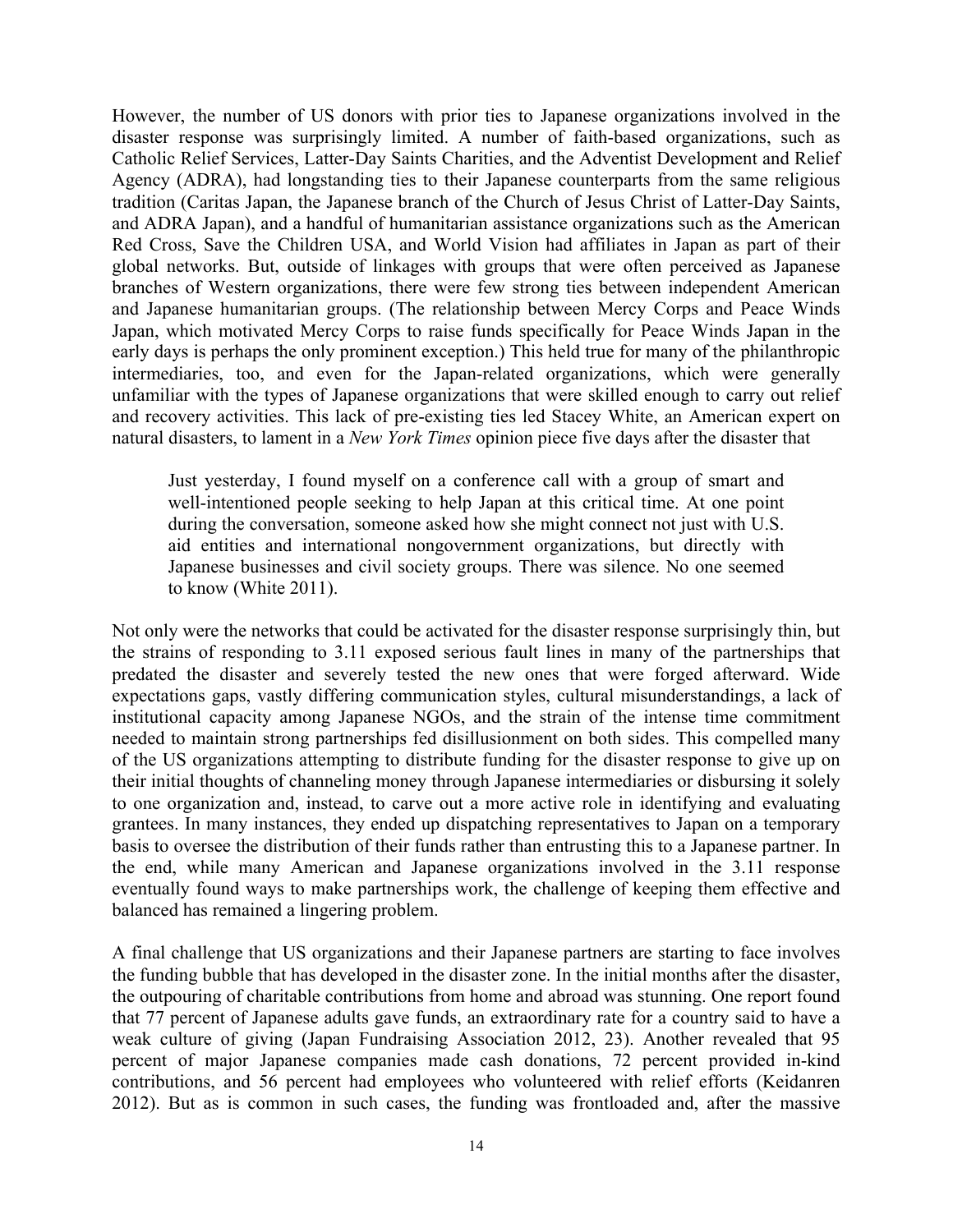inflows of 2011, donations started to taper off. By the summer of 2012, nonprofit organizations throughout the disaster zone were talking about the declines they were seeing in funding and the steeper drops they expected to come. To their credit, many of the large donors from the United States and elsewhere allocated their funds for multiple years. However, by the end of the second year, in early 2013, almost all US groups were facing pressure from their boards, donors, and other stakeholders to finalize the allocation of their funds and prepare to exit the scene. This was especially true for the organizations that had strayed from their core missions in operating relief funds for Japan, which entailed virtually every major American group involved in the 3.11 response. These pressures were natural, and even healthy, but they just further steepened the downward slope on the far side of the bubble, adding to the threat to the sustainability of all the new programs that had been launched in the disaster zone by Japanese NGOs.

# Lessons from 3.11

As with any crisis, there are many lessons to draw from the 3.11 response, about both what to anticipate for future megadisasters in developed countries and how we might react more effectively next time. Fortunately, this has been a story with no villains, only heroes. All of the major protagonists comported themselves as best as they could, and many acted with remarkable compassion, dignity, and wisdom. American organizations typically went out of their way to respect the desires and prerogatives of local Japanese groups, and they adapted their approaches repeatedly in a highly fluid and complex environment in order to better meet real needs on the ground. Meanwhile, Japanese NGOs did more than seemed possible given their institutional limitations, their leaders consistently made extraordinary personal sacrifices to sustain their organizations' responses, and most demonstrated considerable grace and patience in dealing with well-intentioned foreign donors whose preconceptions did not always align with realities on the ground.

Surprisingly, although it seems de rigueur for disaster responses, there have not even been any major nonprofit scandals so far; no NGO executives have been caught lining their pockets and no major misuses of charitable funds have come to light.<sup>16</sup> In fact, the most prominent "scandal" involved a Japanese man who was arrested for posing as a doctor so that his grant application to a Japanese foundation would be more convincing. He reportedly had some medical training that he drew upon in providing basic treatment for disaster survivors in underserved neighborhoods in the Ishinomaki area, and even the judge who presided over his trial was forced to concede that he was attempting to help evacuees, even if his behavior was reckless and callous *(Japan Today* 2012).

However, while NGOs overseas and inside of Japan did their best to respond, 3.11 exposed numerous systemic flaws in how we deal with international disasters in an increasingly globalized world. One initial lesson of 3.11 is that nongovernmental responses to massive disasters in other developed countries are likely to involve a larger and more diverse array of players than we are accustomed to seeing when there are humanitarian crises in the developing world. This is because developed countries tend to have more robust economic linkages and a richer set of grassroots ties to other developed countries. This makes it even more important to look outside of the 'usual suspects' when thinking about what is happening with the overseas response.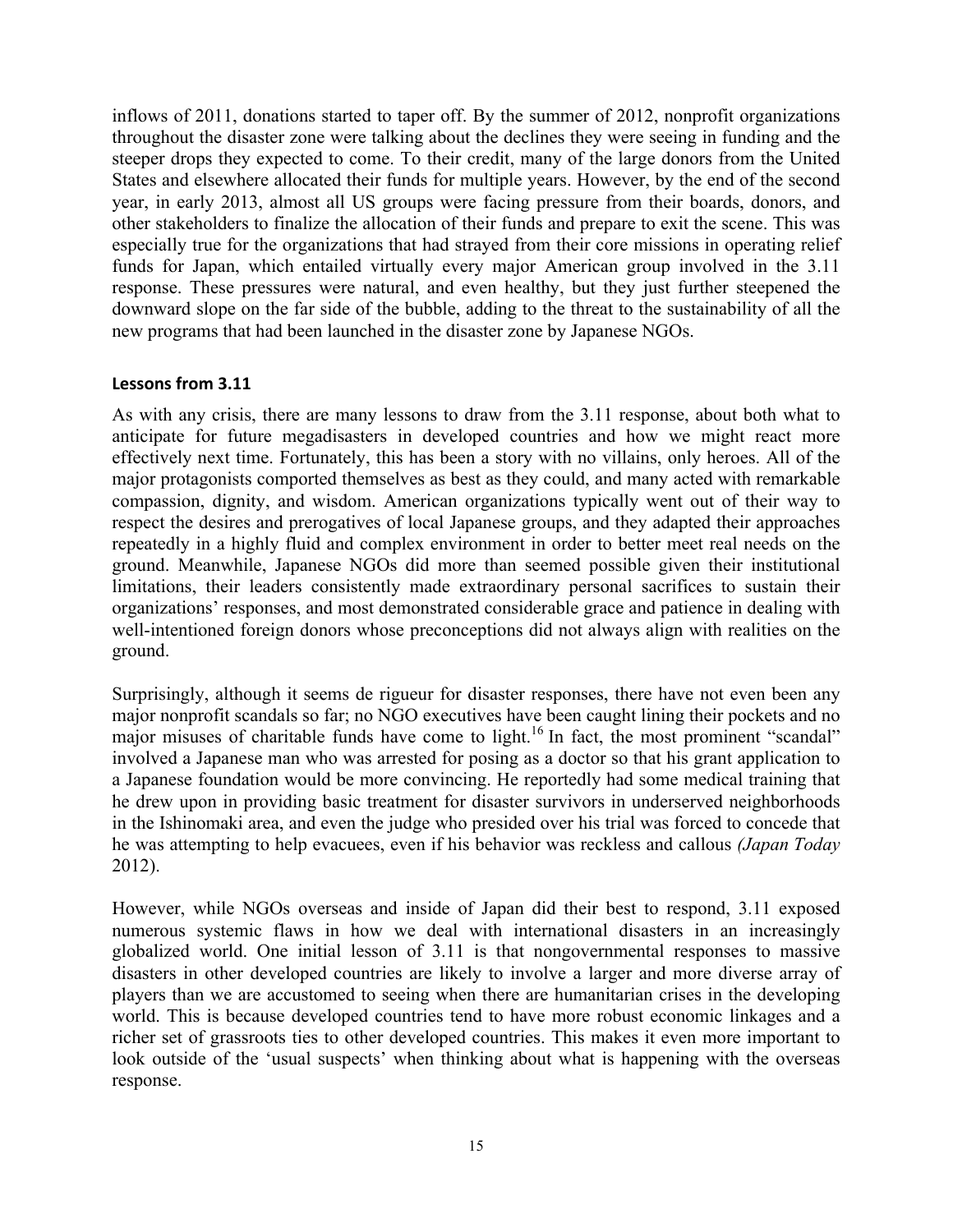Also, 3.11 drove home the point that international responses to disasters in developed countries are fundamentally about philanthropy, not the direct provision of humanitarian assistance. As many disaster experts noted in the immediate days after March 11, there is a highly limited role for "boots on the ground" in a country like Japan; rather, the most effective thing that NGOs can do to help is to channel resources to local responders. The centrality of philanthropy to international responses to disasters like 3.11 elevates the importance of the craft of international grantmaking and highlights the value of country expertise, capabilities that were underdeveloped at many of the US organizations responding to the disaster. For instance, one key element in grantmaking is an awareness of how to manage grantee expectations. In too many cases, already overstretched Japanese NGOs have felt that they were led on by US donors who inadvertently built up their hopes and monopolized valuable time by asking for a wide range of documentation before eventually turning down their funding requests. A greater knowledge of Japanese nonprofit culture and a deeper appreciation of the funder-grantee relationship could have saved considerable time and effort on both sides. Similarly, simplifying application processes—and, ideally, instituting a culturally appropriate unified application format for multiple overseas donors—could have gone far in lightening the burden on Japanese NGOs scrambling to meet needs in the disaster zone.

The disaster also highlighted the importance of cultivating cross-border relationships between humanitarian groups and philanthropic intermediaries before a disaster strikes. To some extent, the paucity of ties between American and Japanese NGOs in the field of humanitarian assistance can be seen as a particularly Japanese problem, given the relative underdevelopment of the country's nonprofit sector. Still, it is easy to envision similar issues arising for US-based NGOs when dealing with Korea's nongovernmental sector or with various European countries. This suggests that more effort needs to be put into building up international civil society linkages and nurturing habits of cooperation among overseas and domestic NGOs likely to be involved in disaster responses in developed countries. There is much that can be done to this end, including developing stronger ties between national coalitions of humanitarian assistance organizations; encouraging greater involvement by NGOs in Asia, the world's most disaster-prone region, in forums for international humanitarian assistance and development organizations; and nurturing familiarity and habits of international cooperation by engaging NGOs from developed countries like Japan in small-scale joint initiatives with US-based groups in third countries.

Finally, 3.11 showed that coordination is even more challenging for disasters in developed countries. It seems natural for groups like InterAction, the umbrella organization for humanitarian assistance and development NGOs, to play a central role in disseminating information and facilitating donor coordination for overseas disasters in developed countries, just as they do for crises in developing countries. But given the likelihood that the response will be more of a grassroots phenomenon with a broader array of players, greater effort needs to be made to make more information and advice on the response easily accessible to NGO leaders outside of the field of humanitarian assistance. In particular, more needs to be done to connect humanitarian groups with the NGOs that have country expertise, especially those outside of the Washington DC "Beltway" where much of the public-private coordination involving humanitarian assistance organizations tends to take place. The same goes for philanthropic intermediaries that specialize in overseas giving. Bringing these circles closer together will not only enhance coordination but also allow each to benefit from the others' unique insights and networks.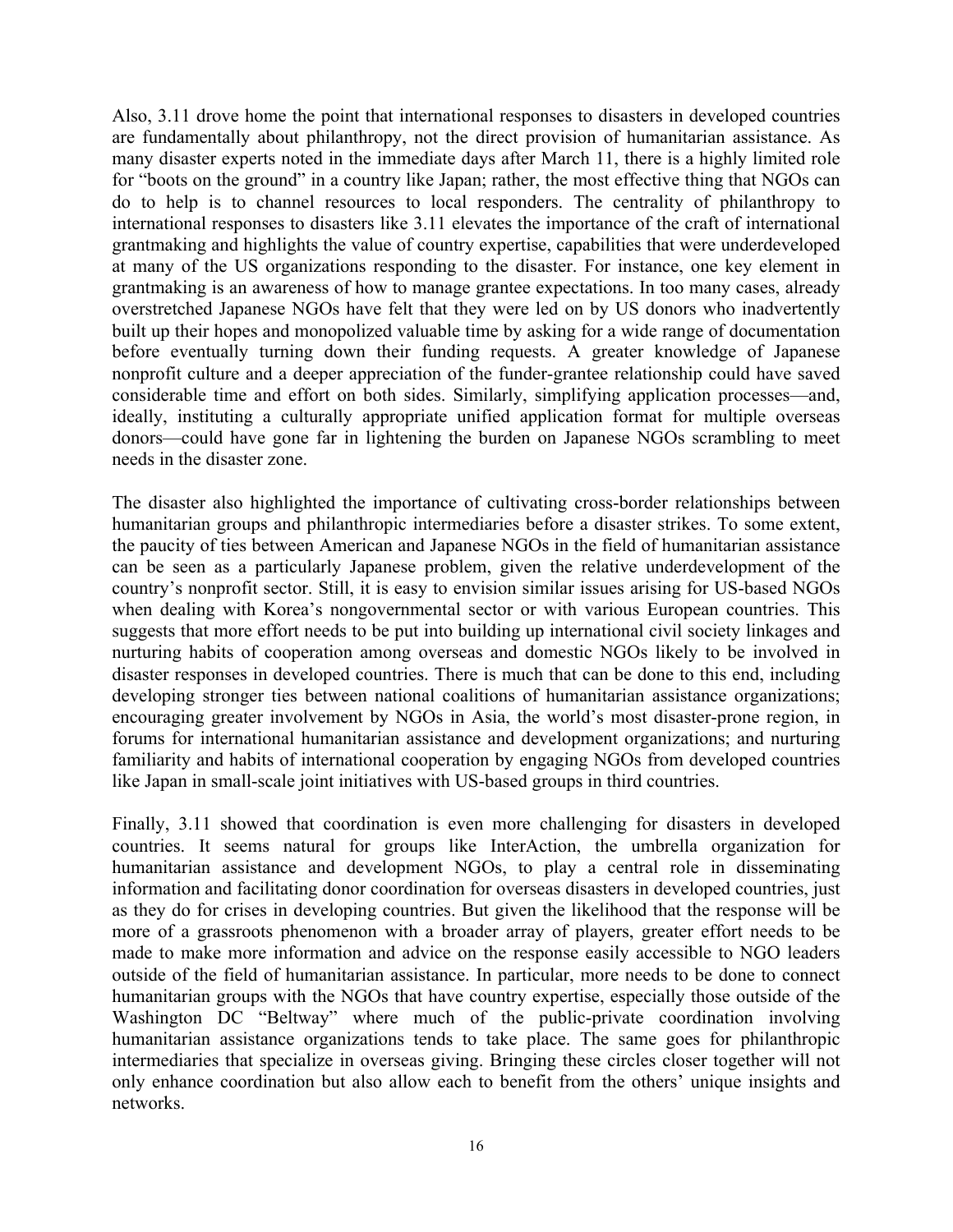Similarly, if philanthropy is to be the core of the response, there are many steps that can be taken to share information on the recipient country's nonprofit sector: the preparation of background papers on the national nonprofit system, the dissemination of basic guides to the country's legal regulations, and the creation of databases that allow organizations to identify reputable local NGOs and see what they are doing in the disaster zone. These seemingly obvious resources were difficult to find in a timely manner in the case of Japan, despite efforts by various groups to provide them. $17$ 

Stronger coordination on the part of overseas donors can only go so far, though, without effective coordination within the country where the disaster strikes. This is a particular challenge for developed countries, which are unaccustomed to receiving outside assistance. In developing countries, donor roundtables that link international development NGOs, bilateral ODA agencies, UN agencies, and host governments can be repurposed to coordinate disaster aid but, as 3.11 showed, often there are no equivalent mechanisms in place in rich countries. In Japan, the staff of overseas organizations were invited to join discussions convened by Japan Platform and JANIC, but limited institutional capacity and linguistic and cultural barriers kept these forums from living up to their potential despite admirable efforts by the host organizations.<sup>18</sup> Moreover, the domestic coordination mechanisms needed to bring together Japan's professional humanitarian assistance NGOs and local-level groups were sorely lacking. This was exacerbated by the fact that the Japanese NGOs with the capacity and know-how to provide disaster relief on a large scale were internationally oriented ones that normally worked on disasters outside of Japan, and thus had few connections to local authorities and limited experience navigating the politics of rural Japan.

The experience of 3.11 suggests that there is much work to do in developed countries to build the capacity to receive assistance from overseas NGOs when a megadisaster occurs. This ranges from big picture issues to highly technical measures, such as encouraging organizations and coalitions that would be natural contact points for overseas donors to think through what is needed to take on the roles of being a neutral facilitator and a clearinghouse for information; exploring the feasibility of creating networks of volunteer translators that can assist in preparing documents for overseas organizations, particularly for countries like Japan, Korea, and others with uncommon languages; and analyzing whether domestic coordination networks are structured in such a way as to allow overseas organizations, and even domestic organizations that normally have an international orientation, to easily take part.

\*\*\*\*\*

In a sense, the US nongovernmental response to 3.11 was a portent of what we are likely to see in the future when large-scale disasters strike other developed countries. The extraordinary response by American NGOs and the US public was surprising in its scope and complexity, and it suggests that the way we react to disasters abroad is being transformed by the advance of globalization, the revolution in communications technology, and changes in the nature of disaster philanthropy. Just as disasters are the sum of thousands of personal tragedies, the US response to 3.11 proved to be the amalgamation of millions of people-topeople ties to Japan. In our increasingly interconnected world, this grassroots reaction is likely to become one of the defining traits of overseas responses to megadisasters in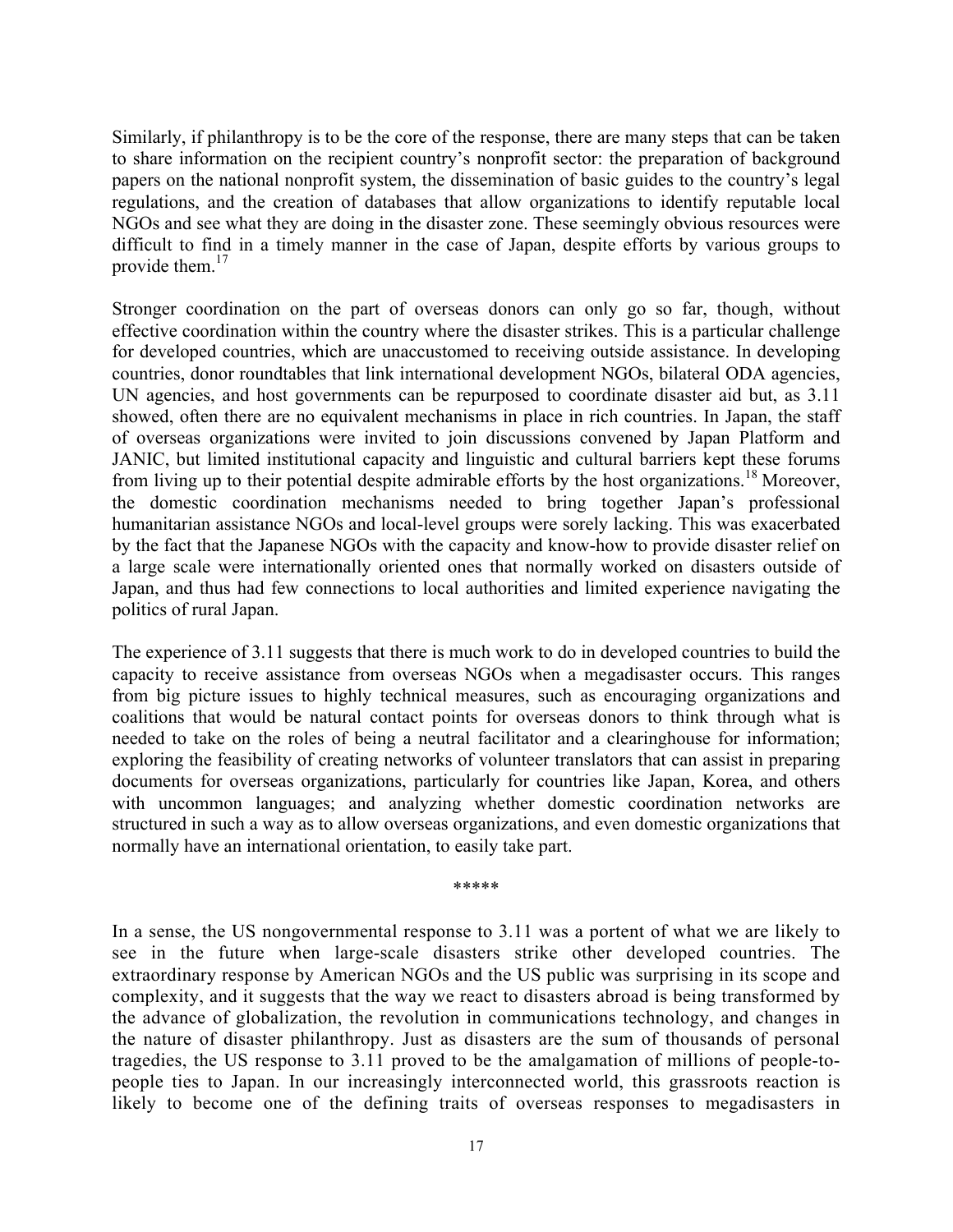developed countries and it needs to be taken into account when we grapple with one issue that we have barely begun to master—how to effectively assist developed countries suffering from massive humanitarian crises.

#### **About the Author**

James Gannon is the executive director of the Japan Center for International Exchange (JCIE/USA). JCIE works to strengthen the underpinnings of US-Japan relations and it has been especially active in responding to the March 11 disaster in Japan, operating funds to channel American donations to Japanese relief and recovery organizations, advising overseas humanitarian organizations on how to best respond, and facilitating coordination among a wide range of philanthropic and nonprofit organizations in both countries. Jim Gannon is co-editor of *A Growing Force: Civil Society's Role in Asian Regional Security* and has written about philanthropy, disaster relief, US-Japan relations, and Asia's evolving regional order for a wide range of publications.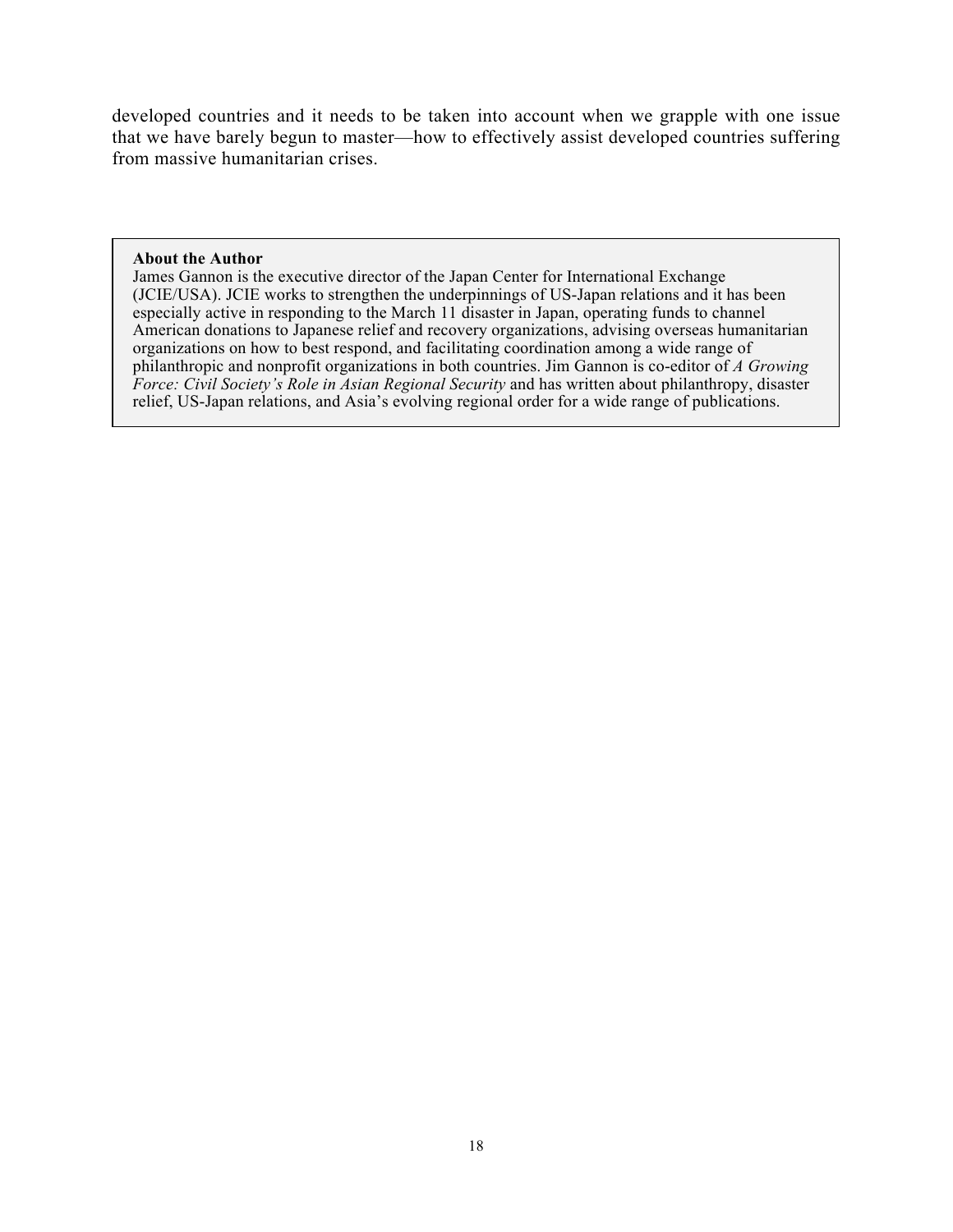#### **References**

- Cosgrove, John. 2007. *Synthesis report: Expanded summary. Joint evaluation of the international response to the Indian Ocean Tsunami*. London: Tsunami Evaluation Coalition.
- Feickert, Andrew, and Emma Chanlett-Avery. 2011. Japan 2011 earthquake: US Department of Defense (DOD) response, *CRS Report for Congress*, No. 41690. Washington DC: Congressional Research Service.
- Flint, Michael and Hugh Goyder. 2006. *Funding the Tsunami Response*. London: Tsunami Evaluation Coalition.
- Japan Center for International Exchange (JCIE). 2013a. Database of US giving for 3.11. (accessed March 11, 2013).
- ———2013b. US Giving for Japan Disaster Exceeds \$710 Million, *Civil Society Monitor*. Tokyo: JCIE.
- ———2014. US Giving for Japan Disaster Reaches \$730 Million, *Civil Society Monitor*. Tokyo: JCIE.

- Japan Fundraising Association. 2012. *Kifu hakusho 2012/Giving Japan 2012*. Tokyo: Japan Business Federation.
- *Japan Today*. 2012. Man who posed as doctor in tsunami-hit area gets suspended sentence. Tokyo: Japan Today, June 9, 2012. http://www.japantoday.com/category/crime/view/man-who-posed-asdoctor-in-tsunami-hit-area-gets-suspended-sentence (accessed March 20, 2013).
- Kiedanren. 2012. *Higashi daishinsai ni okeru keizaikai no hisaisha/hisaichi shien katsudo ni kansuru hokukusho* (Report on the Corporate Sector's Support for Victims and the Disaster Zone after the Great East Japan Earthquake). Tokyo: Keidanren.
- Menju, Toshihiro and Atsuko Geiger. 2012. Friendship across borders: Nearly 100 US sister city organizations raise relief funds for Japan. *Civil Society Monitor*. Tokyo: Japan Center for International Exchange.
- Ministry of Foreign Affairs of Japan. 2012. *Shogaikokura kara no bushi shien/kifukin* (In-kind and cash donations from various foreign countries. Ministry of Foreign Affairs website, December 28, 2012. http://www.mofa.go.jp/mofaj/saigai/pdfs/bussisien.pdf (accessed March 18, 2013).
- Network for Good. 2006. Impulse on the Internet: How crisis compels donors to give online. (Network for Good report), August 2006. http://www.networkforgood.org/downloads/pdf/Whitepaper/20061009\_crisis\_compels\_donors.pd f (accessed March 16, 2013).
- *The Taipei Times*. 2013. Taiwanese urged to keep helping Japanese victims. Taipei: The Taipei Times Co., March 11, 2013. http://www.taipeitimes.com/News/taiwan/archives/2013/03/11/2003556812 (accessed March 15, 2013).

<sup>———2012.</sup> US Giving in Response to Japan's March 11 Disaster Tops \$630 Million. *Civil Society Monitor*. Tokyo: JCIE.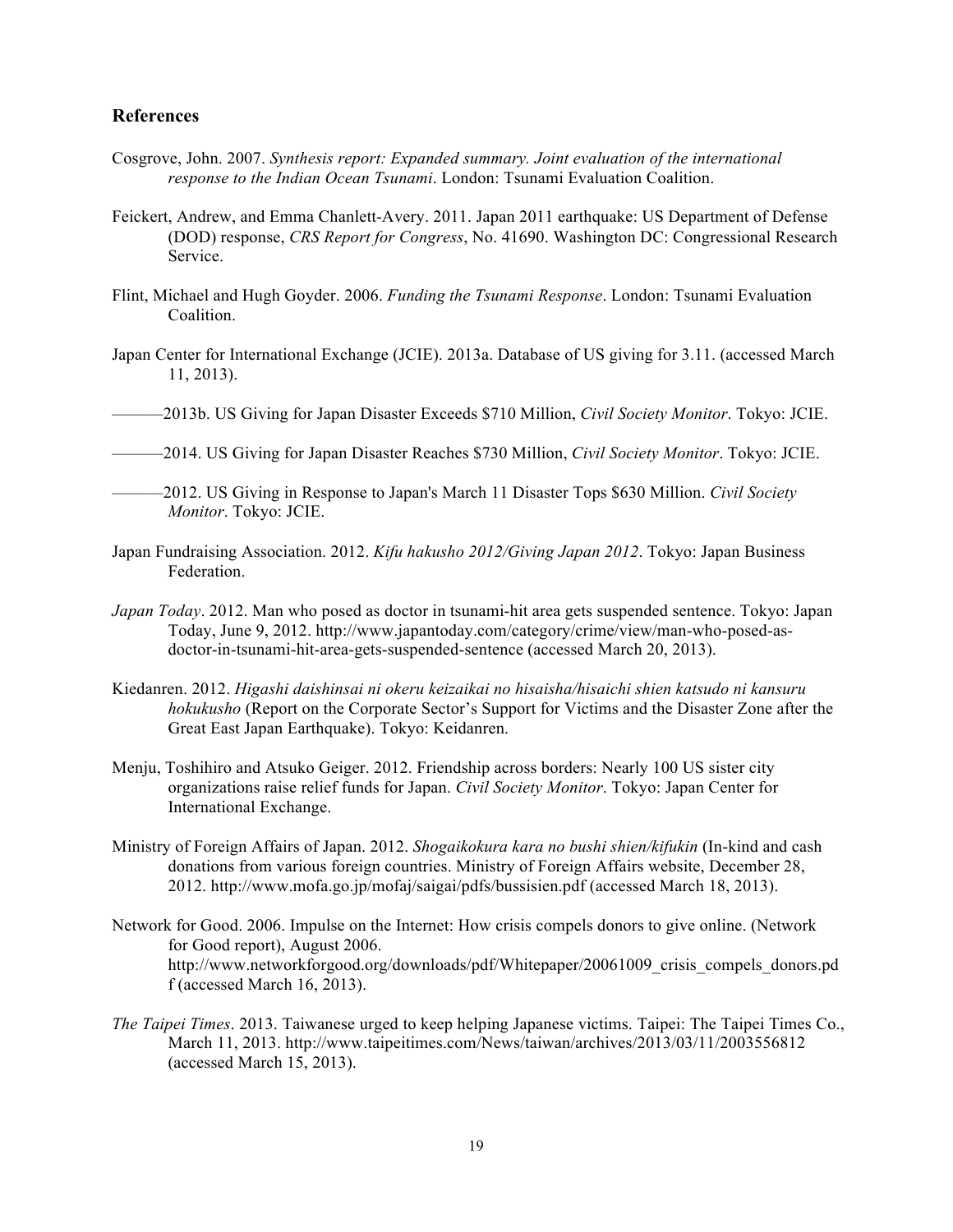- UN Office for the Coordination of Humanitarian Affairs Financial Tracking Service. Haiti earthquakes, January 2010: Total humanitarian assistance per donor (Table ref# R24). http://fts.unocha.org/reports/daily/ocha\_R24\_E15797\_\_\_1303160211.pdf (accessed March 16, 2013).
	- Japan emergencies for 2011: Total humanitarian assistance per donor (Table ref# R24c). http://fts.unocha.org/reports/daily/ocha\_R24c\_C105\_Y2011\_asof\_\_1303160211.pdf (accessed March 16, 2013).
- White, Stacey. 2011. A Nation's Personal Journey. *The New York Times*. March 16, 2011. http://www.nytimes.com/roomfordebate/2011/03/15/what-aid-makes-sense-for-japan/a-personaljourney-for-japan (accessed March 19, 2013).
- *Yonhap News*. 2011. Korean Red Cross collects record amount of donations for Japan quake. Seoul: Yonhap News Agency, March 28, 2011. http://english.yonhapnews.co.kr/national/2011/03/28/3/0302000000AEN20110328003100315F. HTML (accessed March 15, 2013).

#### **NOTES**

 $\overline{a}$ 

<sup>3</sup> The data collected by OCHA, which normally is biased towards governmental funding, credits private giving with comprising 80 percent of total overseas aid for the 3.11 response. A better sense can be gained, however, by amalgamating data from several sources, including Japan's Ministry of Foreign Affairs and the analysis of that data for Japan's annual almanac of philanthropy, *Giving Japan 2012*. Taken together, these suggest that nongovernmental sources provided roughly twice as much aid in monetary terms as governmental sources, highlighting how large of a role overseas private giving played in this disaster

As background, the Japanese foreign ministry reports that there were 17.5 billion yen (US\$184 million at US\$1=95 yen) in cash donations by foreign governments, as well as a number of large in-kind donations. (The largest expenditures by foreign governments appear to be 40 billion yen (US\$420 million) in oil donated by Kuwait, the \$95 million that the US Congressional Research Service estimates was expended for Operation Tomodachi, and another 10,000 tons each of gasoline and diesel fuel at a market price of approximately US\$25~30 million that was donated by China.) Combined, the largest cash and in-kind donations from foreign governments total 67 billion yen or roughly US\$700 million, although these figures could be expected to increase by some 20 to 30 percent if the total costs of all in-kind goods and technical assistance could be quantified and included in the total.

In contrast, adding up the private giving from major donors surveyed by Giving Japan 2012 and JCIE's survey of US donors—US\$730 million (69.5 billion yen) from the United States, approximately US\$188 million (17.9 billion yen) from Taiwan, US47 million (4.5 billion yen) from Korea, US\$26 million (2.5 billion yen) from the United Kingdom), and US\$252 million (24 billion yen) that was collected by Red Cross and Red Crescent Societies in other countries—indicates that roughly 118 billion yen, more than US\$1.2 billion, originated with overseas

<sup>&</sup>lt;sup>1</sup> Data from a Japan Center for International Exchange (JCIE) survey of 1,170 American and Japanese nonprofit organizations and corporate donors covering the two years from March 2011 to March 2014 and reported in JCIE 2014.

<sup>&</sup>lt;sup>2</sup> Data from the UN Office for the Coordination of Humanitarian Affairs (OCHA)'s Financial Tracking Service website. The service depends on self-reporting by donors, which is less accurate for nongovernmental donors that for the governments that are members of the UN system, as indicated by the fact that more comprehensive surveys of US private giving by the University of Indiana's Center on Philanthropy have found \$1.45 billion in American private donations for Haiti, considerably more than the \$1.27 billion that UN OCHA estimates for all private donors worldwide.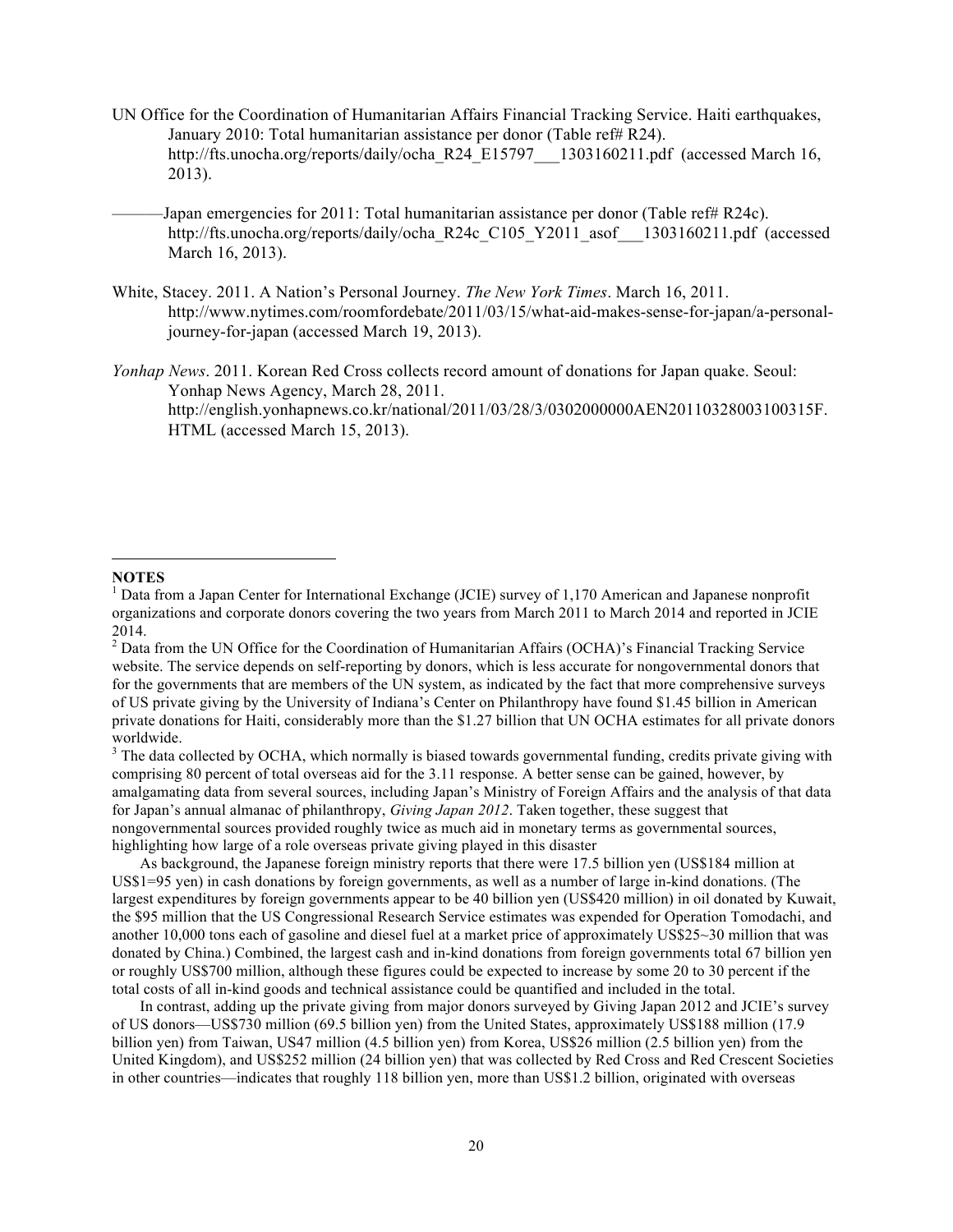private donors. As with government funds, these estimates could be expected to increase if more accurate counts were available.

For further information, see UN OCHA "Japan – Emergencies for 2011; Ministry of Foreign Affairs of Japan,

2012; Feickert and Chanlett-Avery 2011, 1; JCIE 2014; and Japan Fundraising Association 2012, 34-40. <sup>4</sup> An earlier version of this paper, which was published in *Rebuilding Sustainable Communities after Disasters in China, Japan, and Beyond* (Cambridge Scholars Publishing, 2014), uses the estimate of \$712.6 million in US giving. This came from 2013 Japan Center for International Exchange survey, and the estimate was later revised upwards to \$730 million after more accurate and updated data could be collected in 2014.<br><sup>5</sup> Of the 120 organizations that collected more than \$100,000, more than 40 had no prior experience working on

disasters, and only one-third defined themselves primarily as humanitarian assistance organizations. <sup>6</sup> Two of the most prominent were essays on the Give Well blog (blog.givewell.org) and a widely circulated article

by Reuters commentator Felix Salmon entitled "Don't Donate Money to Japan" (March 14, 2011).

 $<sup>7</sup>$  Taiwanese media reports indicate that 90 percent, or approximately US\$235 million, of the total US\$260.64</sup>

million collected in Taiwan came from private donors. (*The Taipei Times* 2013). <sup>8</sup> Author's personal correspondence with Japan Society executive, March 15, 2013.

<sup>9</sup> See, for instance, Network for Good 2006.

 $10$  While there is an important place for cash grants-in-aid after a disaster, it is worth noting that there were many problems with these funds after 3.11. Intense public criticism arose about delays in distributing the funds but perhaps the most worrying phenomenon was the way that funds, which were disbursed as the slow pace of finalizing local rezoning plans was preventing people from investing in rebuilding homes and businesses, fed an extraordinary boom in bars and *pachinko* gambling parlors.<br><sup>11</sup> Donations for nonprofit activities include giving for religious organizations, educational organizations, and other

similar organizations in the disaster zone that operate as nonprofit organizations. The Japanese Red Cross Society operates two major funds. Donations from within Japan and the general public overseas go into the first fund to be used for cash grants-in-aid for disaster victims, and donations from overseas Red Cross and Red Crescent societies and a few other overseas groups have been allocated to a second fund for relief and reconstruction efforts directly implemented by the Japanese Red Cross Society as well as a handful of nonprofit partners. Only donations to the second fund are counted as going for nonprofit activities.

<sup>12</sup> Author's estimates based on JCIE's survey of US giving for Japan. While US donations are estimated to account for as much as one-quarter to one-third of all private pledges to Japanese nonprofits active in the disaster zone, one should keep in mind that they comprise a considerably smaller portion of overall income for these groups since private giving is just one of several streams of funding and government contracts and subsidies also cover a substantial portion of many organizations' budgets.

<sup>13</sup> Japanese embassy and consulate requests to avoid sending in-kind donations were initially reported by some media outlets as a Japanese refusal of all donations, but this was an obvious misunderstanding that arose out of faulty reporting. In fact, Japanese embassies quickly took the unprecedented of accepting cash donations themselves, receiving millions of dollars which they forwarded on to the Japanese Red Cross.

<sup>14</sup> Author's recollection from the July 21, 2011 "Funding Conference on US-Japan Cooperation on Supporting the Japan Disaster Response" that convened representatives from more than 40 American and Japanese NGOs, foundations, and corporations in New York to share information on challenges they were facing in their disaster responses. This was sponsored by JCIE, the Japan Foundation Center for Global Partnership, and the Institute of International Education.<br><sup>15</sup> Author's interview with a representative of a US donor organization, March 14, 2013.

 $16$  In contrast, there were numerous embarrassing nonprofit scandals in the United States after the 9/11 attacks and the Hurricane Katrina response. (See, for example, "9/11 Charities Under Scrutiny for Failing to Raise Money for Victims," *The Associated Press*, August 25, 2011, or Adam Nossiter, "Katrina: US Raids New Orleans Agency in Scandal Over Housing Cleanup Program," *The New York Time*s, August 11, 2008.) Likewise, there has been considerable press coverage of the misuse of funds after the Sichuan Earthquake by Chinese organizations and following the Haiti Earthquake by groups such as Wyclef Jean's Yele Haiti. (See Edward Wong, "An Online Scandal Underscores Chinese Distrust of State Charities," *The New York Times*, July 3, 2011, and Deborah Sontag, "In Haiti, Little Can be Found of a Hip-Hop Artist's Charity," *The New York Times*, October 11, 2012.)

In comparison, surprisingly few scandals have come to light in connection with the 3.11 response. On the US side, in the first few weeks after 3.11, fraudsters were reported to have put up fake fundraising websites, most often claiming to be collecting funds for the Japanese Red Cross Society, but these were quickly discredited. Meanwhile, in Japan, there have been rumors in nonprofit circles of a few isolated incidents of accounting misconduct by NGOs